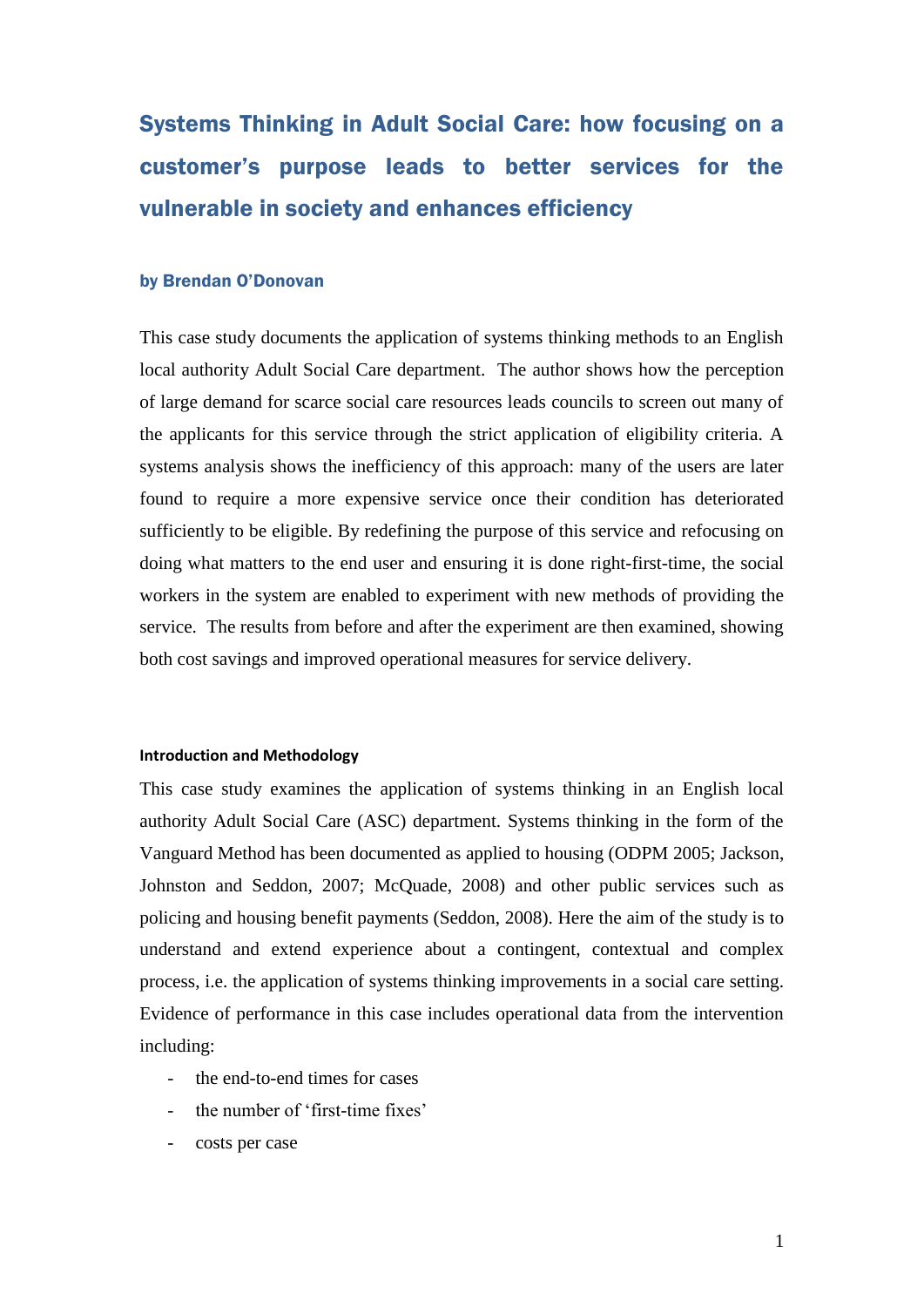Evidence also included interview descriptions by workers of comparisons between the old and new designs. In this council, interviews were conducted with participants at different levels in the organisation as well as with the facilitator who had been leading the systems thinking interventions. The interviews were semi-structured, non-standard respondent interviews where the purpose was to gather data which was reliable, valid and relevant to the research questions and objectives. These interviews were recorded, listened to again and transcriptions made of pertinent sections to the research, as suggested by White *et al* (2009).

### **Hypothesis**

The 'Check-Plan-Do' systems thinking methodology was devised by Seddon and documented in detail in his books (Seddon, 2005 and 2008). In these accounts of how to go about systems thinking interventions, Seddon explains that Taguchi's Quality Loss Function (Lochner and Matar, 1990), with the associated concept of setting a nominal value and trying to improve against it through experimentation rather than working to arbitrary tolerances, should be adapted and applied to services (Seddon 2005 p60). Simply put, "*in service organisations it is the customer who sets the nominal value*" (Seddon, 2008 p. 69). The research hypothesis of this paper is that delivering to the customer's nominal value right-first-time would show a decrease in the organisation's costs, as one element of the reduction in the 'loss to society' encompassed within Taguchi's Quality Loss Function.

Whilst many operations management and marketing writers such as Porter (1985), Womack and Jones (1996) and Vargo and Lusch (2004) have mentioned or even offered definitions of value to the customer, it can be argued that none has developed an effective 'operational definition' (Deming, 1982 p. 276; Neave, 1990 p. 110) by which managers could identify and manage value in their operations. In services, systems need to be designed in such a way as to be able to provide what the early systems thinker Ashby called 'requisite variety' (Ashby 1956) in order to satisfy the customer's 'nominal value'.

Through this case study in an Adult Social Care (ASC) service, it will be necessary to show the underlying importance of designing the system in such a way as to detect the true nominal value of a customer and then ensuring that a service that can deliver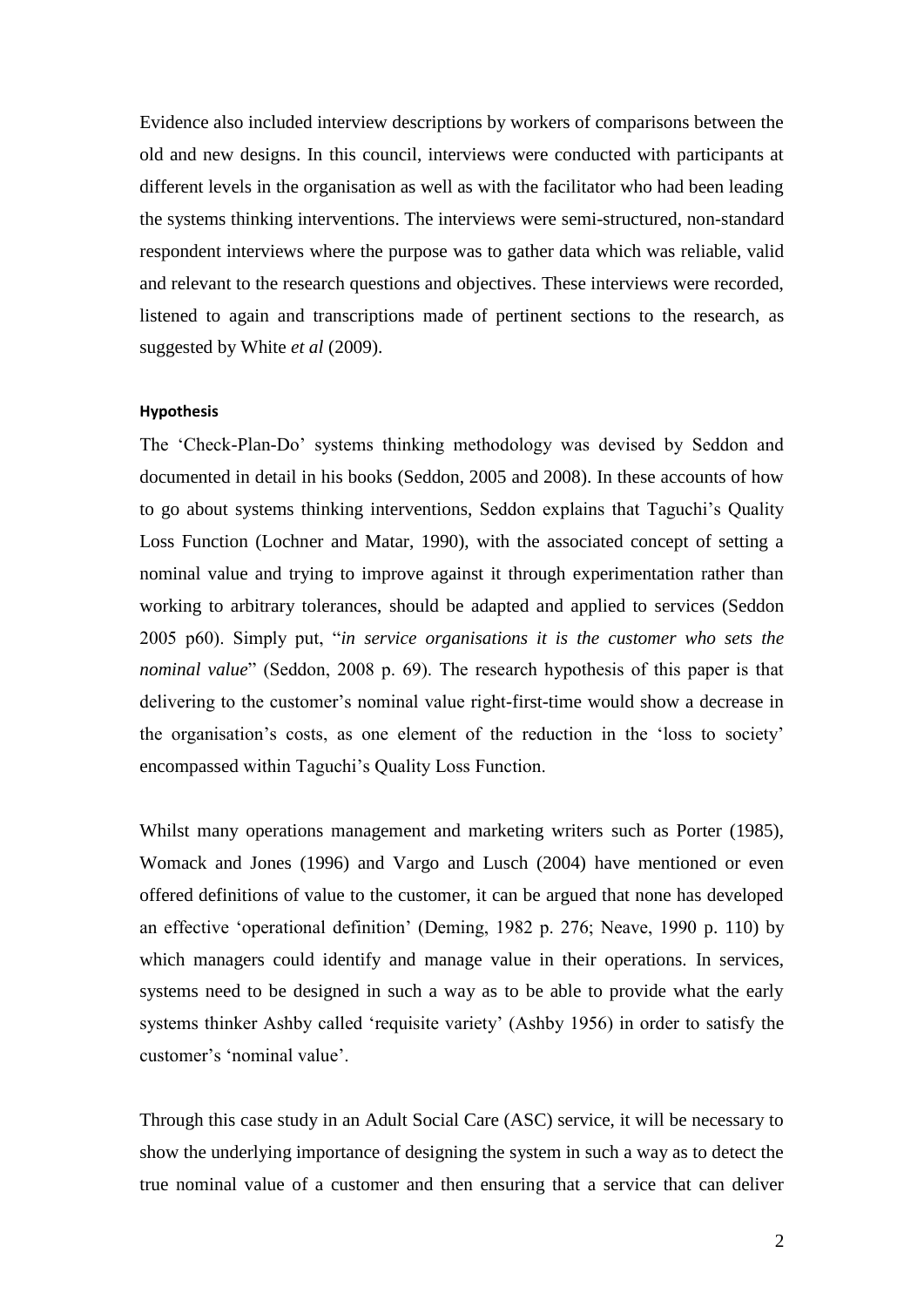against it. By addressing this subject, this case study adds to the body of knowledge on customer value in the particular context of an ASC system. Moreover, this paper explains how beginning with a focus on the customer's nominal value and thus putting effectiveness measures before arbitrary measures of efficiency leads to both better service and lower costs.

### **Policy background to Adult Social Care and this intervention**

Adult Social Care (ASC) consists of services aimed at helping people to live as independently as possible. More than 1.5 million people use social care services in England. Whilst the largest group of users for publicly funded social care are the over 65s, other groups of people in receipt of social care can include those with sensory impairments, physical or learning disabilities, terminal or mental illness, problems connected to ageing, alcohol or drug dependencies (CQC website, 2009). Types of ASC services can include home-care, day-care, residential care, meals in the community (commonly known as meals on wheels), specialised advice and support for people with hearing, sight or speech problems, car 'blue badges' for people with a permanent disability, equipment, adaptations and telecare alarm systems to help people live independently at home and other help for carers. There is a distinction drawn in England and Wales between acute healthcare which takes place within the remit of the National Health Service (and is thus free to the user) and the ongoing care of a patient which falls within the remit of local authority ASC departments (meaning that users may be subjected to means testing for the service). In practice, this distinction between which type of service is required by the end user can be difficult to make and can cause delays in provision as local authorities and the NHS argue over who will is responsible for a patients' costs.

# **Screening out service users**

ASC services in England are nominally open to any citizen requiring assistance. However, as concerns have grown over both a perceived scarcity of resources and 'postcode lotteries' (where local services varied greatly across different geographies), national guidance has been published to advise who should be eligible to receive services. This guidance was laid out in the Department of Health's 2002 circular to local authorities 'Fair Access to Care Services (FACS) – guidance on eligibility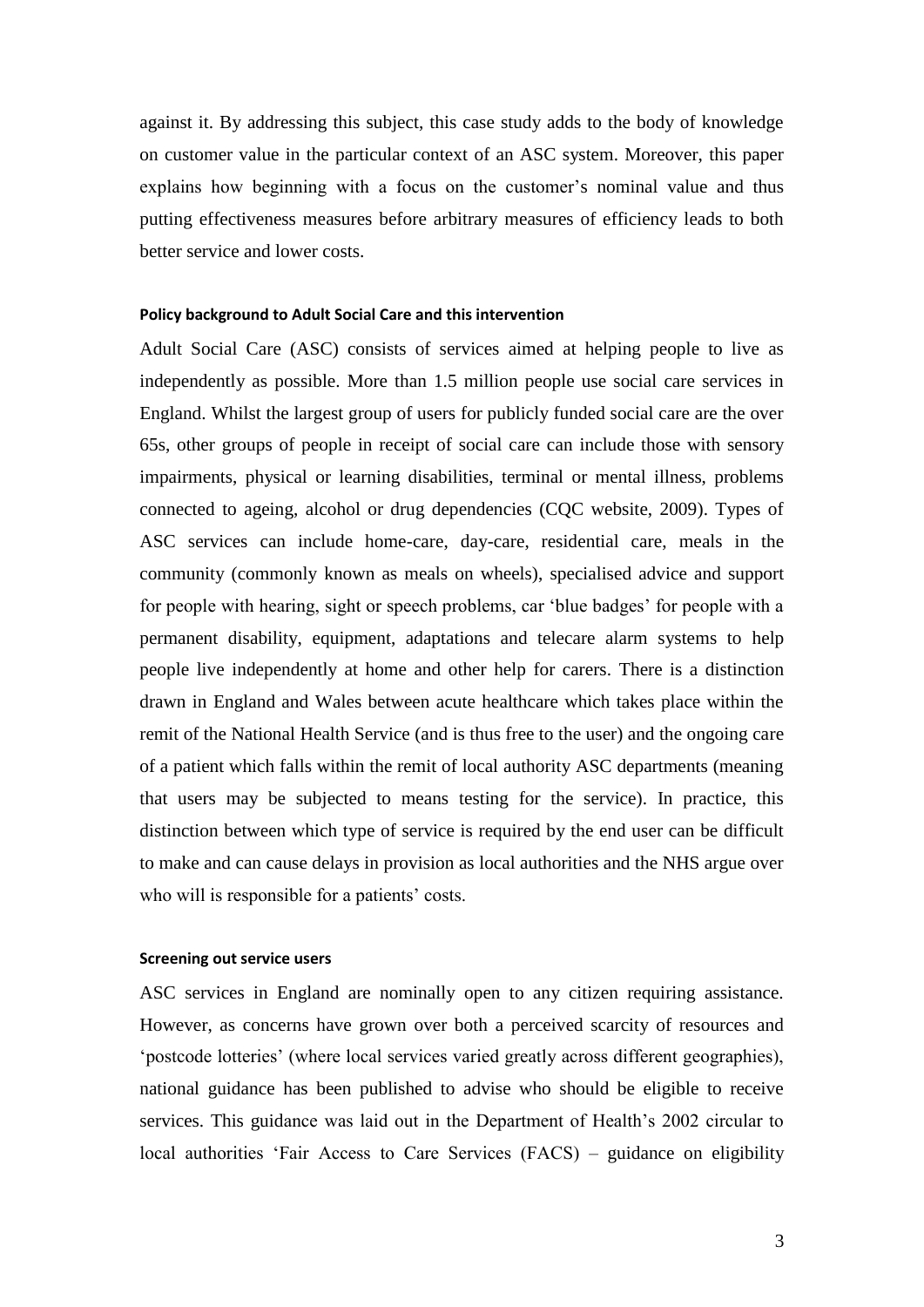criteria for ASC' (DH, 2002). The FACS criteria are therefore meant to guide all local authorities who have to decide where to pitch their thresholds for access to services within a framework. The four bands within which people's eligibility needs are separated by FACS are 'critical, substantial, moderate or low'. Essentially, these criteria are now used by authorities to try and screen out what is perceived to be more demand than they have the resources to cope with. The table below shows when someone is judged to be categorised as one level or another:

|  |  | Table 3.1. The FACS band classifications |
|--|--|------------------------------------------|
|  |  |                                          |

|                                                                            | rabic 5.1. The FACS band classification                                                                                                                                                                                                                                                                                                                                                                                                                                                                                                                                                                                                                                                                                                    |                                                                                                                                                                                                                                                                                                                                                                                                                                                                                                                                                                                                                                                                                |  |  |  |  |
|----------------------------------------------------------------------------|--------------------------------------------------------------------------------------------------------------------------------------------------------------------------------------------------------------------------------------------------------------------------------------------------------------------------------------------------------------------------------------------------------------------------------------------------------------------------------------------------------------------------------------------------------------------------------------------------------------------------------------------------------------------------------------------------------------------------------------------|--------------------------------------------------------------------------------------------------------------------------------------------------------------------------------------------------------------------------------------------------------------------------------------------------------------------------------------------------------------------------------------------------------------------------------------------------------------------------------------------------------------------------------------------------------------------------------------------------------------------------------------------------------------------------------|--|--|--|--|
|                                                                            | Critical – when                                                                                                                                                                                                                                                                                                                                                                                                                                                                                                                                                                                                                                                                                                                            | <b>Substantial – when</b>                                                                                                                                                                                                                                                                                                                                                                                                                                                                                                                                                                                                                                                      |  |  |  |  |
| $\bullet$<br>$\bullet$<br>$\bullet$<br>$\bullet$<br>$\bullet$<br>$\bullet$ | life is, or will be, threatened;<br>and/or<br>significant health problems have<br>developed or will develop; and/or<br>there is, or will be, little or no<br>choice and control over vital<br>of<br>the<br>immediate<br>aspects<br>environment; and/or<br>serious abuse or neglect has<br>occurred or will occur; and/or<br>there is, or will be, an inability to<br>carry out vital personal care or<br>domestic routines; and/or<br>vital involvement<br>in<br>work.<br>education or learning or will not<br>be sustained; and/or<br>vital social support systems and<br>relationships cannot or will not<br>be<br>sustained; and/or<br>vital family and other social roles<br>and responsibilities cannot or will<br>not be undertaken. | there is, or will be, only partial<br>$\bullet$<br>choice and control over the<br>immediate environment; and/or<br>abuse or neglect has occurred or<br>$\bullet$<br>will occur; and/or<br>there is, or will be, an inability to<br>carry out the majority of personal<br>care or domestic routines; and/or<br>involvement of many aspects of<br>education<br>learning<br>work,<br><b>or</b><br>cannot or will not be sustained;<br>and/or<br>the majority of social support<br>systems and relationships cannot<br>or will not be sustained; and/or<br>the majority of family and other<br>$\bullet$<br>social roles and responsibilities<br>cannot or will not be undertaken. |  |  |  |  |
|                                                                            | <b>Moderate – when</b>                                                                                                                                                                                                                                                                                                                                                                                                                                                                                                                                                                                                                                                                                                                     | $Low - when$                                                                                                                                                                                                                                                                                                                                                                                                                                                                                                                                                                                                                                                                   |  |  |  |  |
| $\bullet$                                                                  | there is, or will be, an inability to<br>carry out several personal care or<br>domestic<br>routines:<br>and/or<br>involvement in several aspects of<br>education<br>work,<br><b>or</b><br>learning<br>cannot or will not be sustained;<br>and/or<br>several social support systems<br>and relationships cannot or will<br>not be sustained; and or                                                                                                                                                                                                                                                                                                                                                                                         | there is, or will be, an inability to<br>$\bullet$<br>carry out one or two personal<br>care or domestic routines; and/or<br>involvement in<br>one<br><b>or</b><br>two<br>$\bullet$<br>aspects of work, education or<br>learning cannot or will not be<br>sustained; and/or<br>one or two social support systems<br>and relationships cannot or will<br>not be sustained; and/or                                                                                                                                                                                                                                                                                                |  |  |  |  |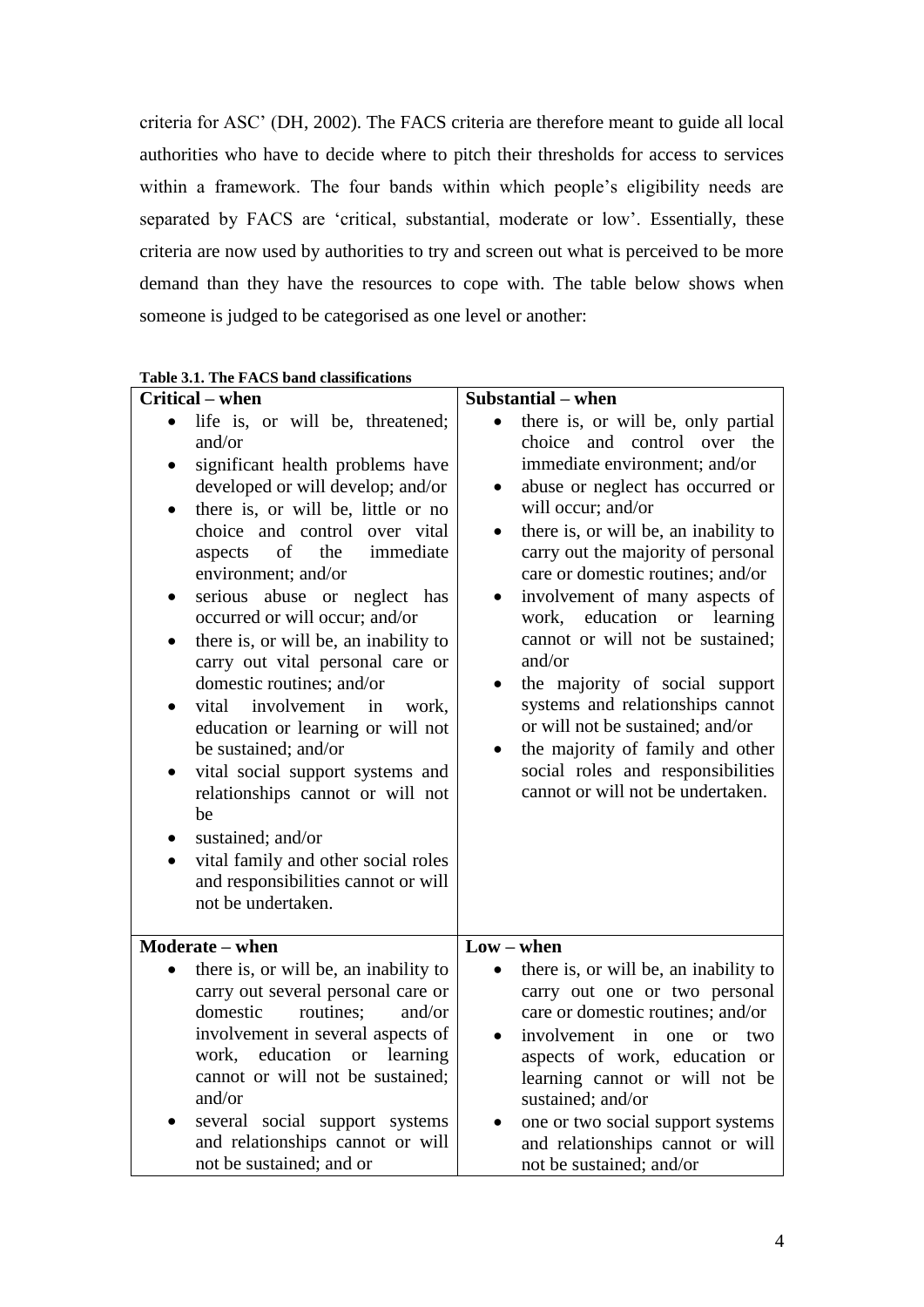several family and other social roles and responsibilities cannot or will not be undertaken.

• one or two family and other social roles and responsibilities cannot or will not be undertaken.

(Department of Health 2002; CSCI 2008)

### **'The Case for Change' (Department of Health, 2008)**

On top of the eligibility criteria and other regulations for social care provision, there are many discussions about how ASC will be provided in the future. There is a fear that with ongoing demographic change (an ageing but longer living population), demand for services will grow. With the belief that there will be more people competing for increasingly scarce resources, the government has called for the ASC system to be 'transformed' in line with other UK government 'public sector reform' initiatives, e.g. 'Transformational Government' (Cabinet Office Strategy, 2005). A government consultation exercise was undertaken in 2008 which discussed the need for new, more 'personalised' services (HM Govt 'The Case for Change' May 2008 p. 9). It is against this policy background that local authorities have been searching for new ways to manage their services. In order to attempt to reconcile these ideals of 'person-centred' services with the perceived need for rationing of resources, the local authority involved in this study decided to undergo a systems thinking intervention.

# **Systems thinking in ASC: The story of 'Check'**

This local authority decided to apply systems thinking (Seddon 2003, ODPM 2005) in their ASC department. The stated purpose of the intervention was to:

- Reshape and improve the customer journey through Assessment & Care Management; and
- Release capacity from the existing system to allow for further improvement in and reshaping of the service and to help meet financial pressures from issues like the anticipated demographic growth.

The intervention followed the 'Check-Plan-Do' cycle beginning by studying the ASC work as a system.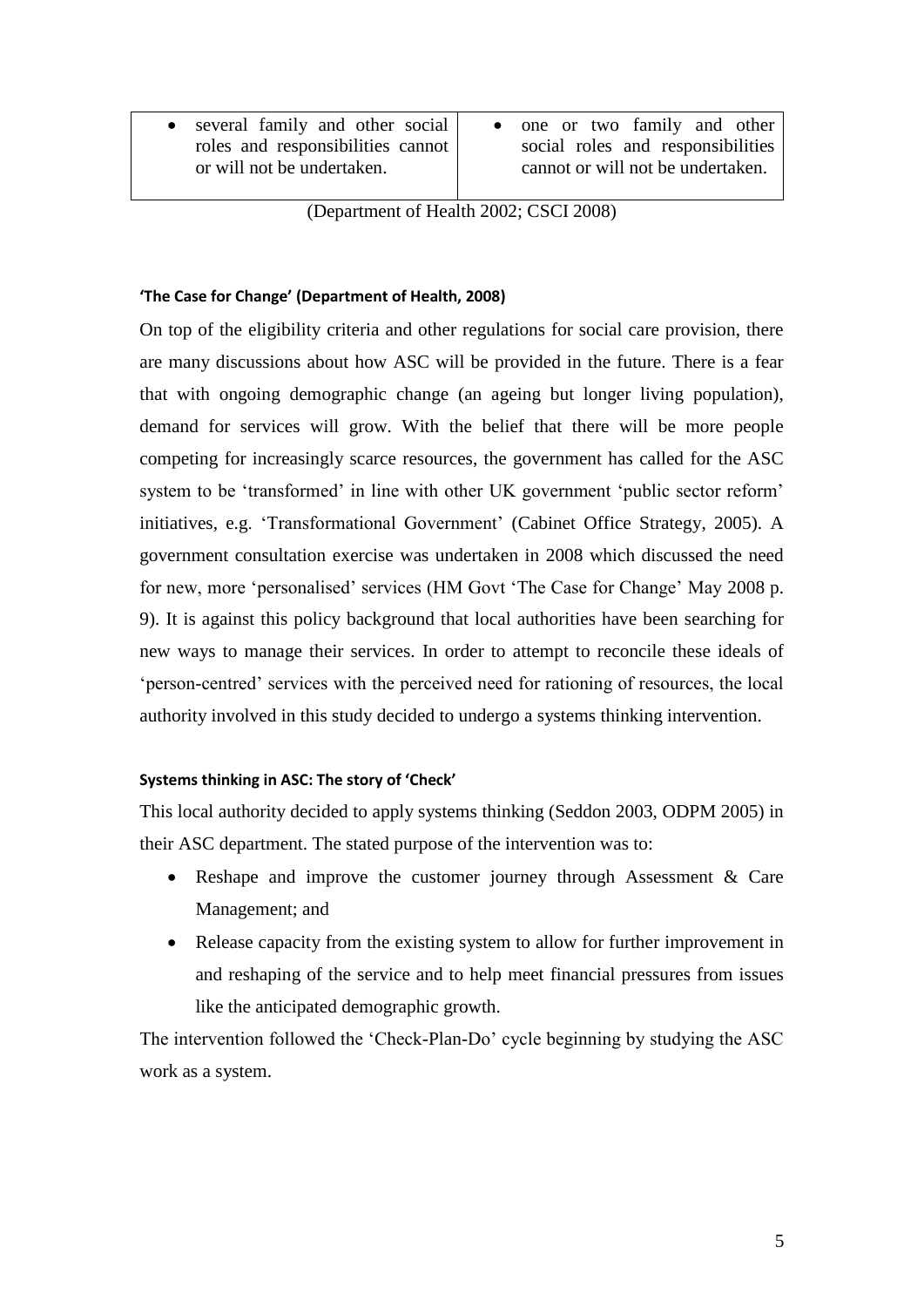

**Figure 3.1 'Check-Plan-Do' cycle (Seddon 2005)**

The model for 'Check' gives a structured way of understanding transactional services from the customer's point of view and is defined as an analysis of the what and why of the current system (Jackson *et al*, 2007).





The process of going through Check "*helps to identify scope for improvement in the current system that had previously been hidden*" (McQuade 2008 p. 57). In order to study Check, a team of frontline workers was assembled consisting of practitioners from within ASC. In parallel, operational managers and the leaders of the organisation were engaged in similar activities.

## **Findings from Check: Purpose of the ASC system**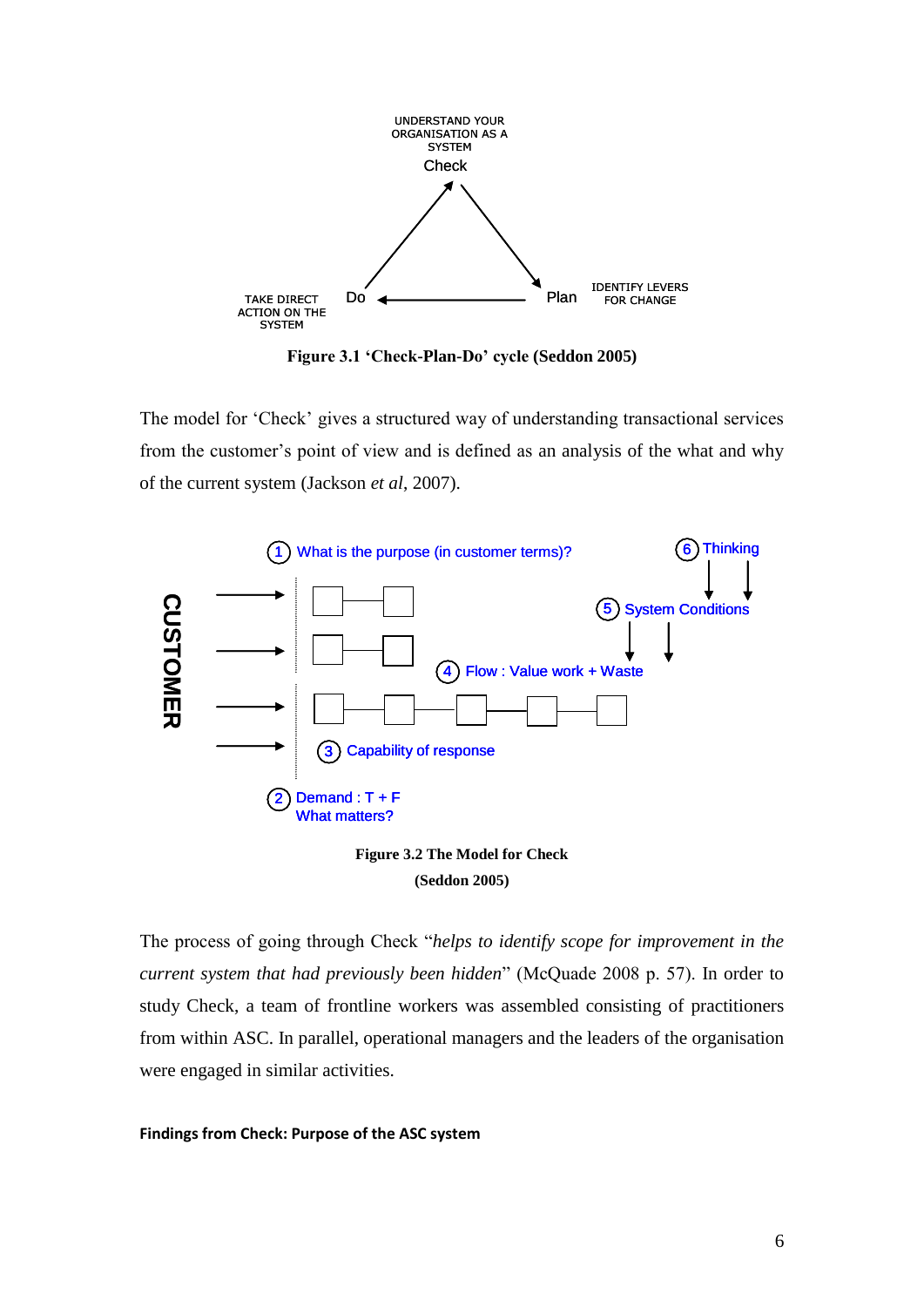After some initial time listening to the demands for assistance that were coming into the service, the check team were able to agree a definition for the purpose of their service. The purpose of ASC from the customer's perspective was agreed to be:

# **'Help me live my life the way I want to'**

This contrasted with the 'de facto' purpose of the current system which was:

 **'Help me live the life you want me to, as dictated by government policy (or our interpretation of it)'**

The participants within the system found it easy to define what the purpose of the system was, in simple terms, and from the customer's point of view.

### **The Concept of Nominal Value**

The application of Taguchi's empirical approach to defining a nominal value (instead of working within tolerances) has been adapted by Seddon for services. In the 1950s and 60s, Taguchi "*developed a comprehensive approach to quality which touches every aspect of a product's design, manufacture and use*" (Lochner and Matar, 1990 p. 5). Taguchi believed it would be better for a manufacturing manager to set a nominal value and to encourage his team to work to continually reduce variation, resulting in better product quality and lower costs. In order to capture this concept graphically, Taguchi proposed the use of a 'Quality Loss Function':

"*The value of the quality–characteristic is registered on the horizontal axis, and the vertical axis shows the "loss" or "harm" or "seriousness" attributable to the values of the quality characteristic. This loss is taken to be zero when the quality-characteristic achieves its nominal value, but is positive otherwise. However […] very little loss is incurred while the qualitycharacteristic is fairly close to the nominal value. But, as the value moves away from the nominal, the loss increases at an ever faster rate*" (Neave, 1990 pp.173-4)

As Neave says, the loss function "*keeps in our minds the necessity for continual improvement - if there are discrepancies from nominal (and there always will be), then loss is being incurred, so the need for improvement (reduced variability) is everpresent*" (Neave, 1990 p. 175). In service industries, Seddon argues that it is the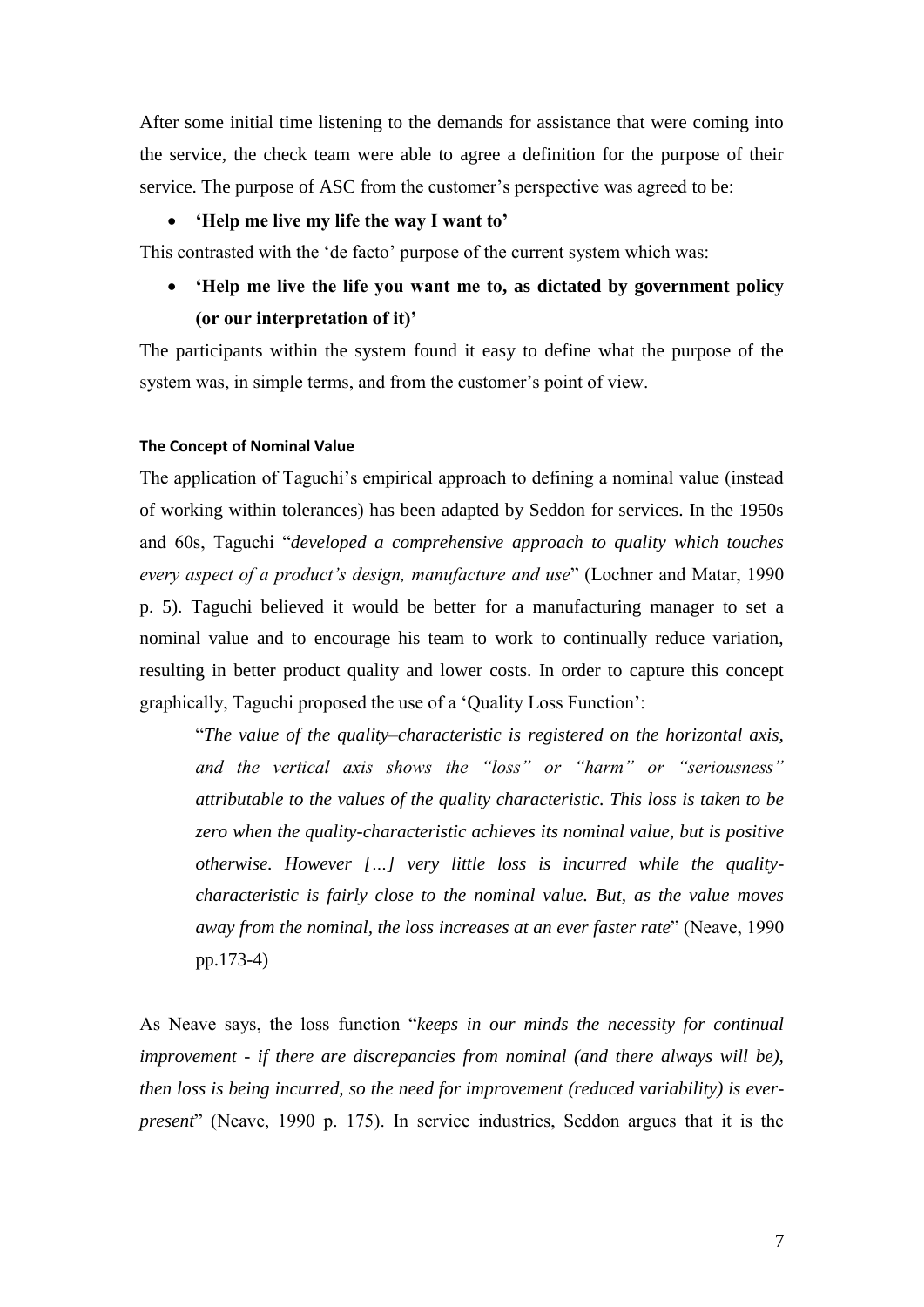customer who sets the nominal value (Seddon, 2005 p.  $60$ )<sup>1</sup>. If an organisation does not recognise and respond to what matters to the customer, then the service experience is poorer and the organisation is forced to consume extra resources to resolve the situation.

There are two elements of the nominal value to customers in services which are uncovered in the check process: the underlying demand being presented to the system (what service it is that the customer wants?) and also what mattered to their customers (how does the customer wish to receive that service?).

# **Demand & 'What Matters'**

1

By studying the demand at all the points of contact with this system (such as the demands that came into the call centre, referrals from the hospitals and other professionals, etc.), the team was able to gather knowledge about the type and frequency of requests that they were dealing with. Seddon separates value and failure demands: value demands are the demands an organisation exists to serve, the demands for the things a customer wants. Failure demand is "*demand caused by a failure to do something or do something right for the customer*" (Seddon 2005 p. 26). It was found that overall, the value demands only amounted to 26% of the overall demand, whereas the level of failure demand was running at 74%.



<sup>1</sup> It is worthwhile mentioning that, in manufacturing, there are parallels to be drawn to the process of finding out the 'voice of the customer' (Hauser and Clausing, 1988).Where this is seen as desirable (e.g. the aspects of design required in a new car door), finding out what customers want is seen as part of the product design process.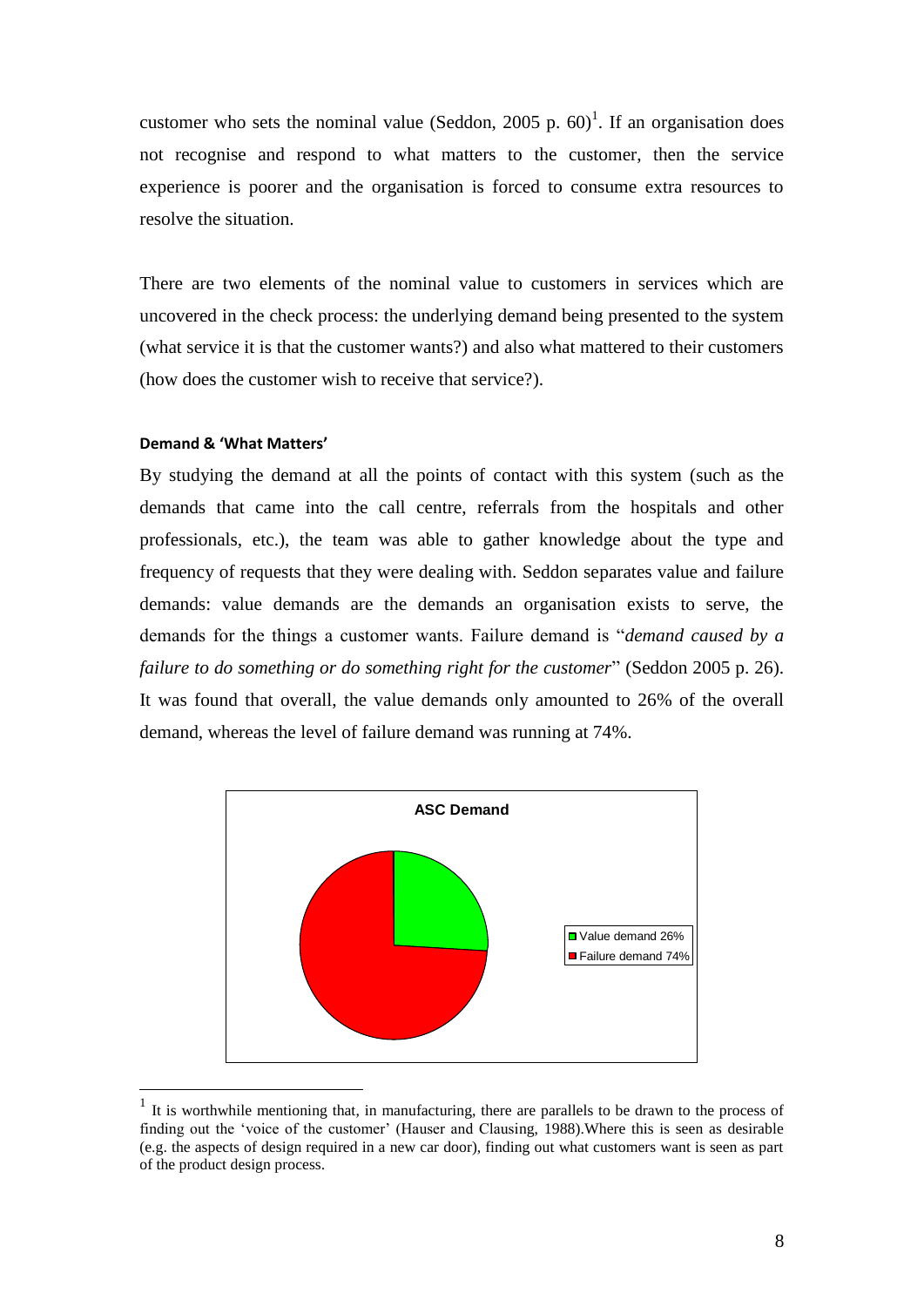# **Figure 3.3 Demand into the ASC system**

To give an example of the types of value and failure demands, some of the most frequently heard are listed below.

| Value                                                                                             | <b>Failure</b>                                                                                                                                                                                                   |
|---------------------------------------------------------------------------------------------------|------------------------------------------------------------------------------------------------------------------------------------------------------------------------------------------------------------------|
| Can I make a new<br>referral?<br>My circumstances<br>have changed<br>Can I apply for/renew<br>my? | .Where is my carer/Meals on Wheels?<br>. I am know to you but my Social Worker has<br>changed/left<br>.Who is my Social Worker?<br>.We are not sure what is going on<br>• I called about  but have heard nothing |
| Can I have (a<br>piece of equipment)?<br>Can you advise me                                        | •You sent me  but I do not understand it<br>. I am not happy with what you have<br>provided/offered.                                                                                                             |
| please?<br>We need help<br>I want to cancel my                                                    | I'm just checking that<br>.My Meals on Wheels food has not turned<br><b>up</b>                                                                                                                                   |

# **Figure 3.4 The Top Value and Failure Demands**

The team also identified that 80% of the demand entering the system was from or concerning service users that had already had some form of contact previously with the organisation. It was a surprise for the 'Check' team to discover this information and to realise that the system was currently treating all demands as if they were brand new to the system. This finding about the nature of demand challenged a current management (and governmental policy) assumption that a high degree of contact was from new service users.

Knowledge of what demand is predictable gives the first piece of knowledge that defines the customer's nominal value i.e. what the customer wants. The second part is to answer 'what matters to the customers about how they receive their service?' In the process of analysing demand, it was possible for the team also to discern the 'what mattered' behind many of the requests, which they aggregated into two underlying concerns:

• Please solve my problem and get it right first time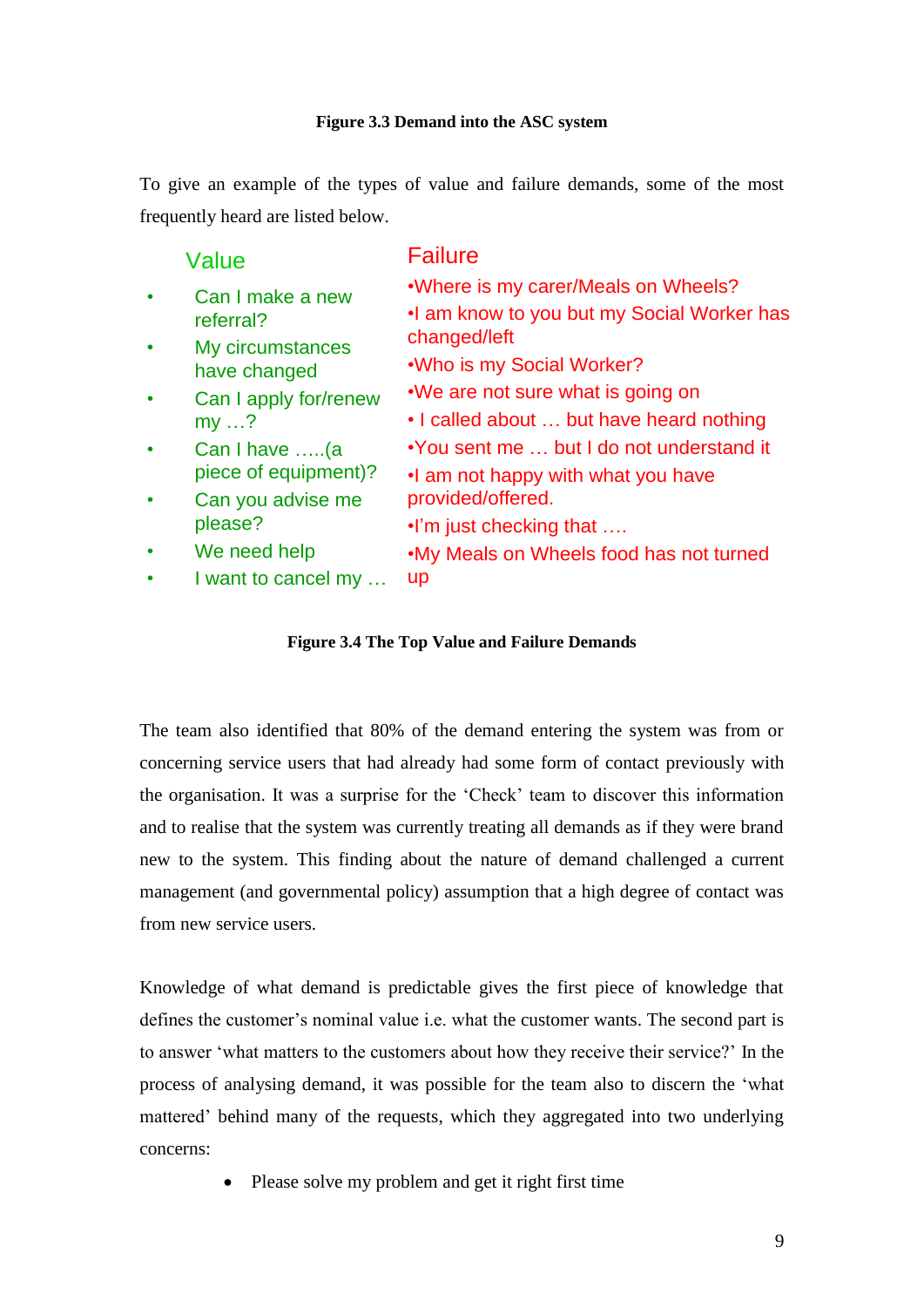• Please do it as soon as possible

From this understanding of 'what mattered' to service users, it was then possible to translate these ideas into new measures for the system. The use of the new measures allowed the team to retrospectively establish how good it had been at delivering services in the manner important to customers. In this system, these new measures were:

- End-to-end time defined as the time taken from the point the service user first presents in the system and asks for help until the team have achieved their purpose and delivered against all the user's needs.
- Right-first-time determined by whether the team have been able to provide the correct service(s) at the right time for the service user at the first time of asking.

It was also apparent to the Check team, as social workers witnessing the collection of data by their colleagues, that the way in which the information about the customer's nominal value was collected was very important. This insight fed into the team's 'operational principles' for redesign, discussed below.

# **Capability**

The next step in the 'Check' process was to examine the system's capability to deliver to customers. To do this, the team analysed a cross-section of cases over 506 representative (i.e. including a mixture of different demand cases taken historically from the original point of contact ('I need help') and tracked them to the point where the recipient could say 'I can live the life I want to' so that they could understand the capability of the current system to deal with demand. The requests for Meals on Wheels, Day Centres, Occupational Therapists for adaptations, etc. were taken at random from different area offices over a period stretching back three years.

Results from check included that:

- For end-to-end times for all demand, it was discovered that a service user would wait an average of 138 days (4.5 months) to get a service
- In 16% of cases, even then the system was unable to satisfy the needs of users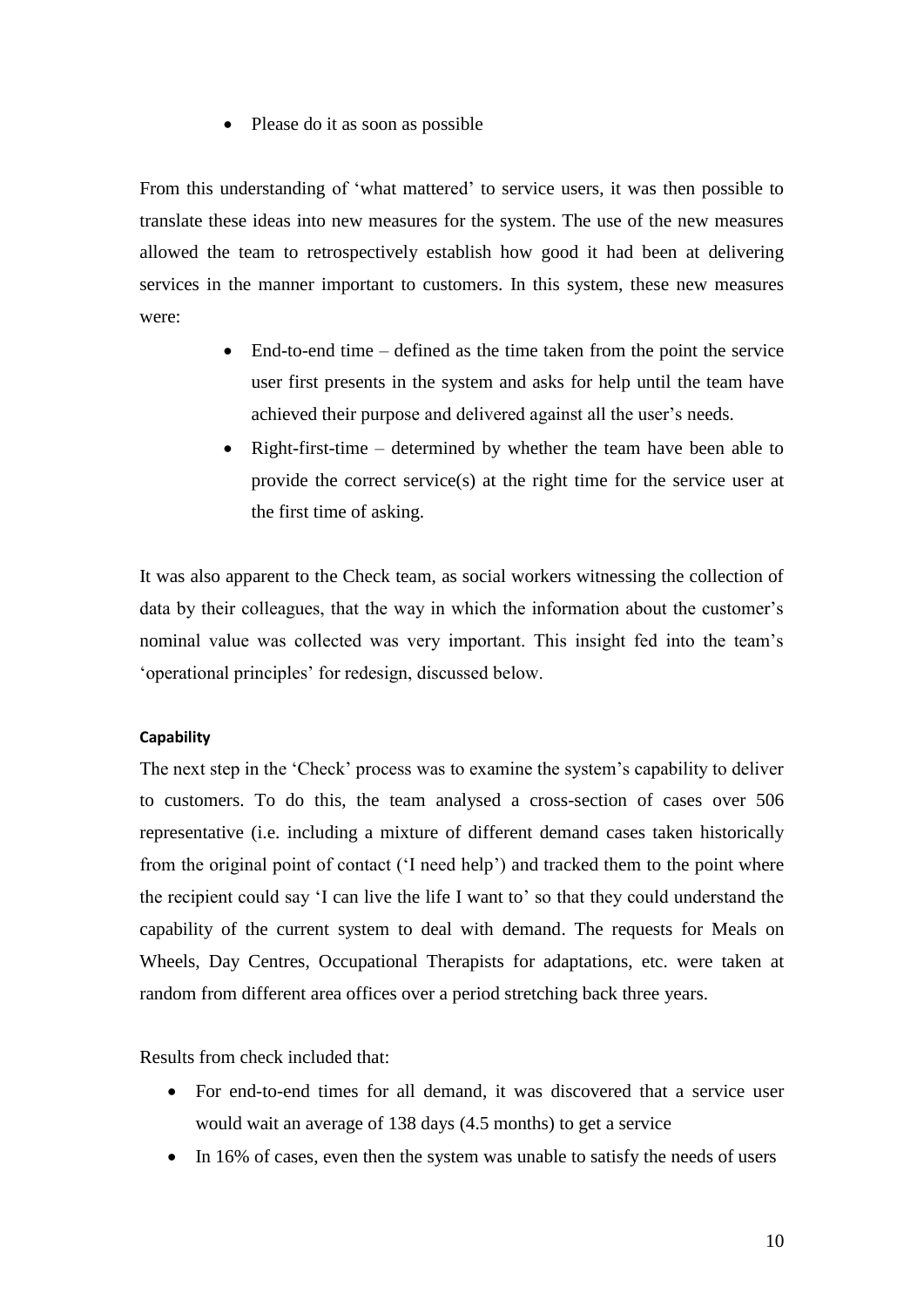Users could wait up to 486 days (15.5 months) to get a service (this is the upper control limit in the following diagram)

This information was shown in a Statistical Process Chart (SPC) (as shown below) and clearly showed an upward shift in end to end times.



# **Figure 3.5 Statistical Process Chart showing a cross-section of ASC cases and how long they took to be completed from the customer's perspective**

A split of the data based on these upward trends indicated that as controls had been tightened in response to budgetary pressures, end-to-end times for customers in the last year of the data show an average of 253 days to get services and a service user could wait anywhere up to 760 days (the upper control limit). Analysing different demand types (e.g. for home care or equipment) showed the same general upward trend. This was evidence for one of the system conditions described below, i.e. the managers' belief that services needed to be rationed. As a result, the system was moving even further away from being able to deliver to the customer's nominal value.

For the 'Right First Time' measure, it was found that only 52% of the cases analysed had achieved the customer's purpose first time round. There were a significant number of examples of service users 're-presenting' (returning to the system) as a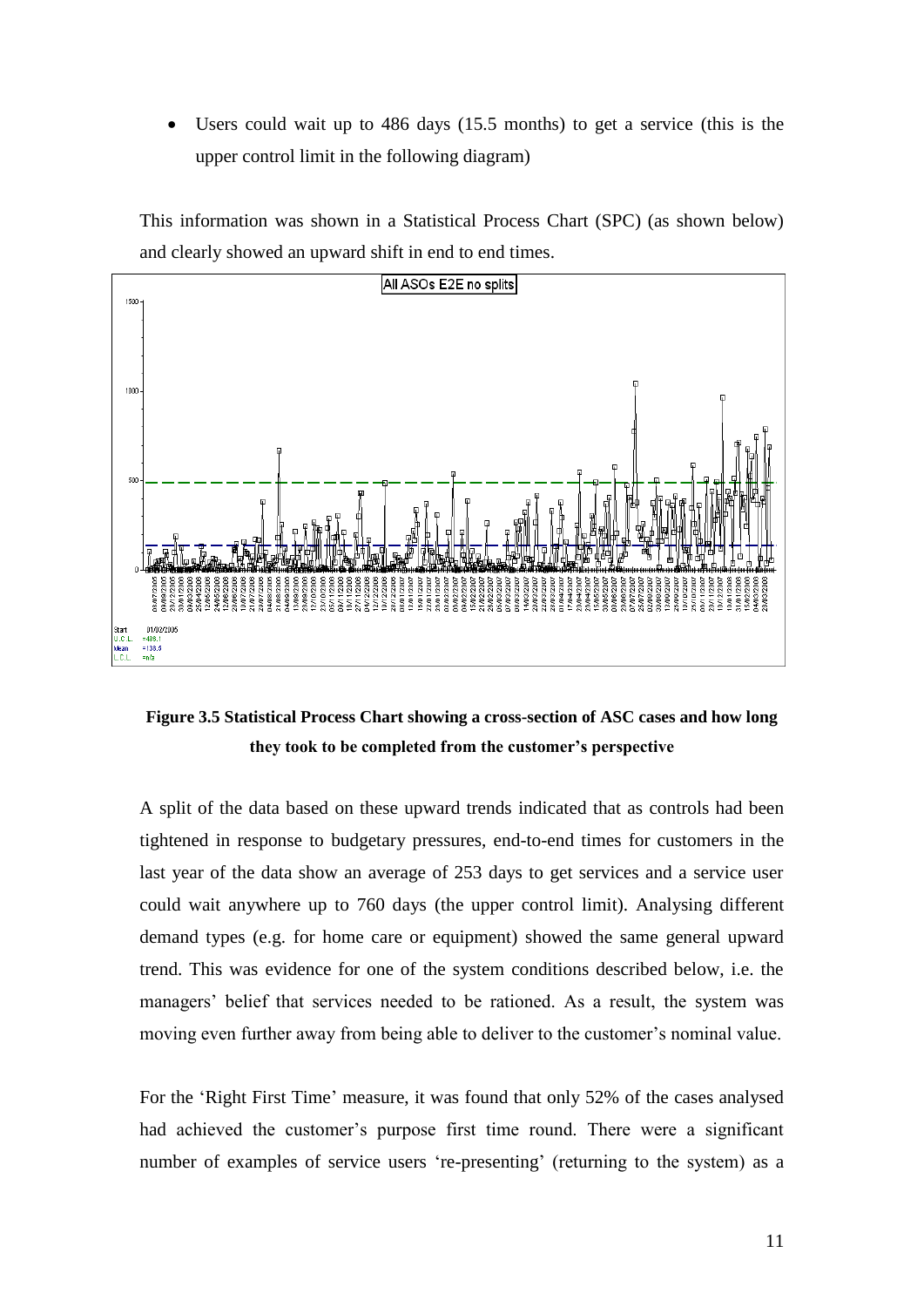consequence of an inadequate response by the service to meeting their needs at an earlier stage. Examples included where users had been sign-posted to services that were never actually accessed by the service user, or where a 'best fit' solution had been provided despite not really being what the service user wanted (for example, a user may have been given adaptive equipment which it would later be found that the user never felt confident enough to use. The adaptive equipment would therefore not have effectively addressed the issue). As a result, the demand from a user was not satisfied and the user would 're-present' into the system at a later date. The numbers re-presenting were evidence that the customer's nominal value had not been met the first time – something in the system had prevented the workers from being able to meet the 'what' and the 'how' of the service user's needs.

### **Work Flow**

The team mapped the flow of work in the system at a high level. This showed the work the service had undertaken in order to meet the customer demand. The team identified eighteen core flows of work and looked at them from end to end: from the initial customer demand through to the delivery of services to meet these demands. Importantly, this also highlighted points where customers were 'screened out' for various reasons (e.g. not having met the FACS qualifying criteria) and did not receive any service. The average number of value steps across the eighteen flows was only 5% of the overall work, with the remaining 95% being waste from the end user's perspective.

### **System Conditions & Management Thinking**

In Seddon's model, the 'system conditions' are the things that explain why the system behaves in the way it does. Identifying these system conditions can then expose the thinking which is at the core of the problem, preventing the ASC system as a whole from being better able to deliver to the customer's nominal value.

In this system, the main system conditions identified were:

• The need to meet targets and to comply with performance management requirements - the team found that most of the performance indicators in ASC not only drove staff behaviour and additional waste work into the system, but also in many cases led to the system not achieving purpose for the customer.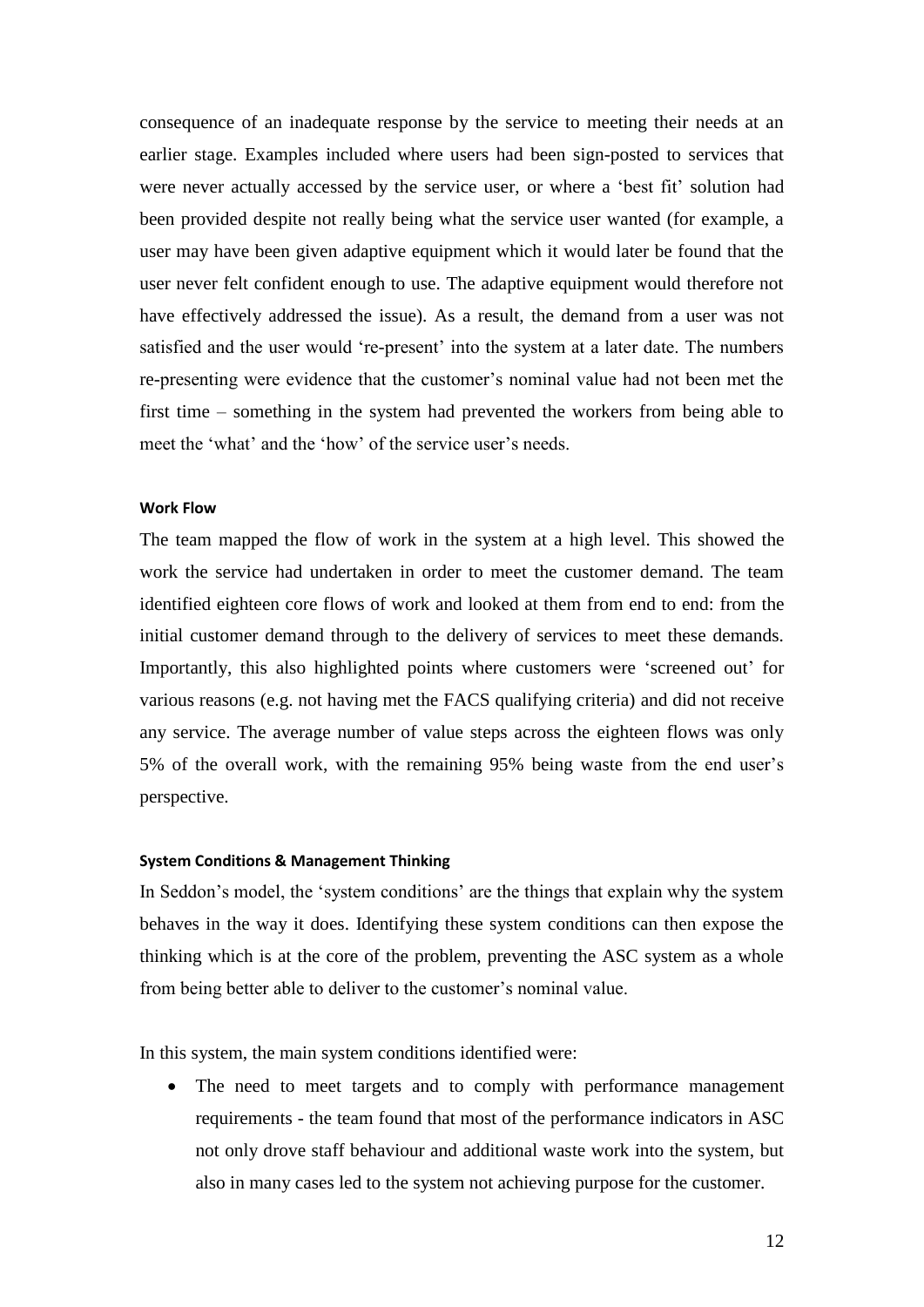- The perception that resources are scarce, and that services should be rationed (e.g. the FACS criteria) - this was found to cause service users to re-present in a range of cases with more critical needs at a later date, as their original needs (their nominal value) had not been dealt with 'right first time'
- The use of I.T. was driving the way work was performed front line staff were found to be spending a significant amount of time in front of their computers recording data into various I.T. packages which drove the flow of work. The I.T. had been developed around collecting information for performance management rather than to support operational staff in delivering services.

Each of these system conditions, in their own way, constrained the work of the frontline worker and prevented them from meeting the customer's nominal value. Instead, all were evidence that the managers (guided by policy and procedures) were setting the 'tolerance levels' for the system, rather than allowing the customer to set the nominal value. On this point of perceived scarcity, one interviewee said: *"There's an expectation on public services that people will go for what they will realistically think they can acquire, rather than actually how can you address the needs they've got. We found lots of examples of that in the system where people ring up and give you one need, and when you go and speak to them you often find there were several needs there that haven't been met in the in the past, so they've stopped asking for them. Their expectations [of what the system can do for them] have dropped dramatically."*

This quote suggests that there were hidden demands that were only exposed when the worker was able to ignore the supposed scarcity-avoiding, tolerance level-setting policies and instead to spend time with the service user.

The use of IT was one such indication of the bureaucratic nature of the work being undertaken by social workers, preventing them from spending time with service users in order to better understand their needs. This is borne out by White *et al*'s (2009) work in children's social care (a parallel system to this one) which showed that many social workers are stuck in their offices spending 60-80% of their time in front of computer screens, typing up reports to meet targets (The Guardian, 19/11/08, White *et al* 2009). A corollary of this bureaucracy is that front-line workers are not devoting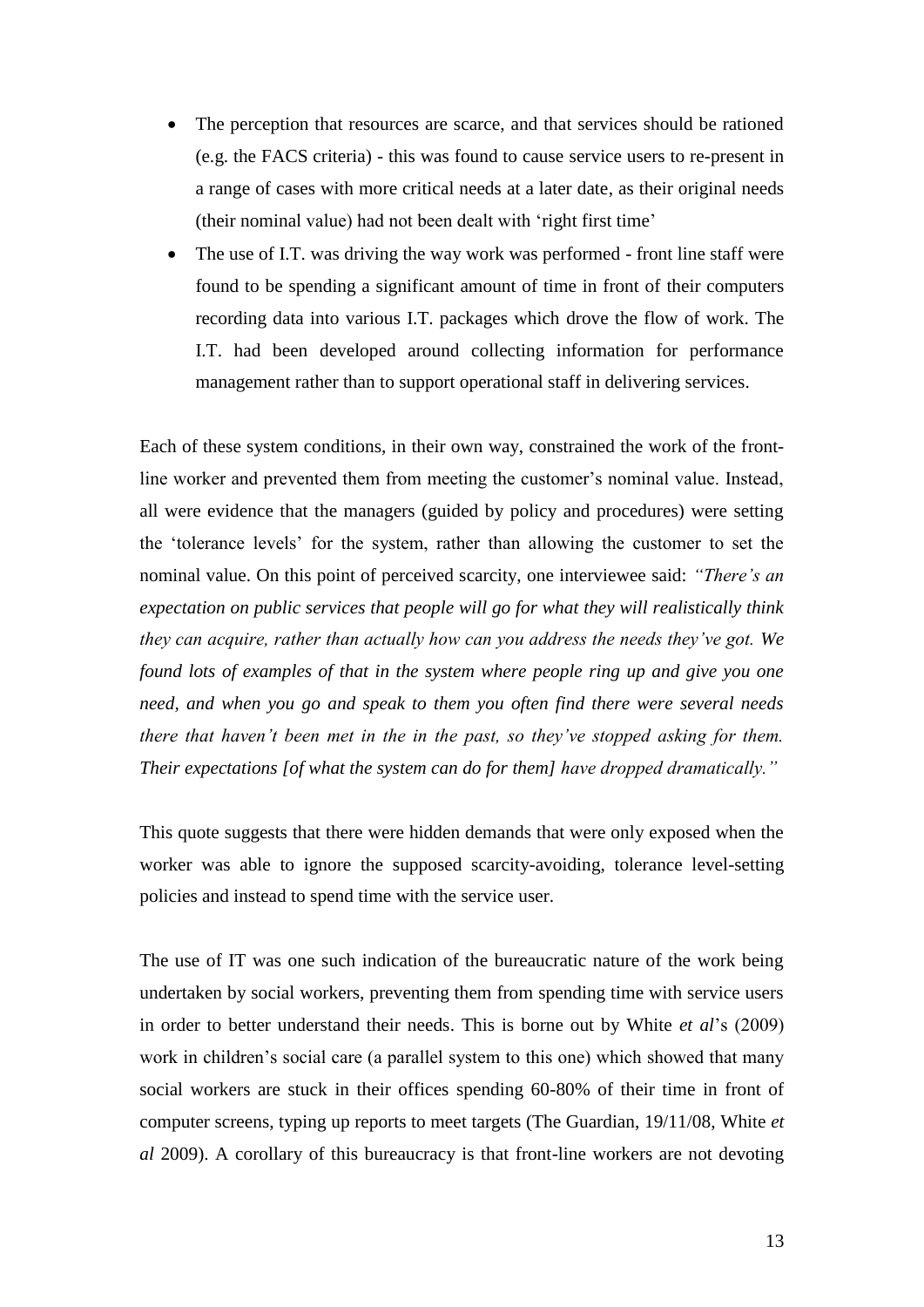their attention to doing things in the ways that matter to service users. This is seen through the range of forms that have to be completed that have no relevance to the delivery of services: for example in one flow, the service user's ethnic background was asked for 15 times as part of the process. This waste of over specification is an example of the 'loss to society' that Taguchi talks about (Byrne in Ryan, 1988 p. 11). The opportunity cost of not doing things right for the service user can take the form of either of the two elements of a customer's nominal value: 1) not paying attention to what matters to the service user and 2) preventing their demands from being properly identified and met.

### **Re-design as built around allowing the customer to set the nominal value**

As the purpose of ASC had been agreed as 'help people to live the way they want to', the system needed to be designed to be preventative (as opposed to the current system which waited for user's deterioration before intervening), insofar as was possible from this premise. This is aligned with Taguchi's loss function concept. It followed that the new design should respond to all customer demand, rather than turning people away because they were seen to have an insufficient need as had happened before.

The Check team discussed what a perfect ASC system would look like from a customer's perspective and decided:

- i.) Enabling the customer to speak to the right expert as quickly as possible is key to starting the process quickly. This helps eliminate duplication and waste and reduces failure demand from customers who are chasing where things are
- ii.) Having a consistent contact through the end-to-end process i.e. from request for help right through to getting the help they need
- iii.) The organisation can only really establish a full picture of a customer's needs and what matters to them through face-to-face contact and observation in their personal environment based on an open conversation with them. This includes trying to establish future needs through anticipating any predictable changes in circumstances that might occur so the right support is provided and ideally prevention is put in place to help avoid further deterioration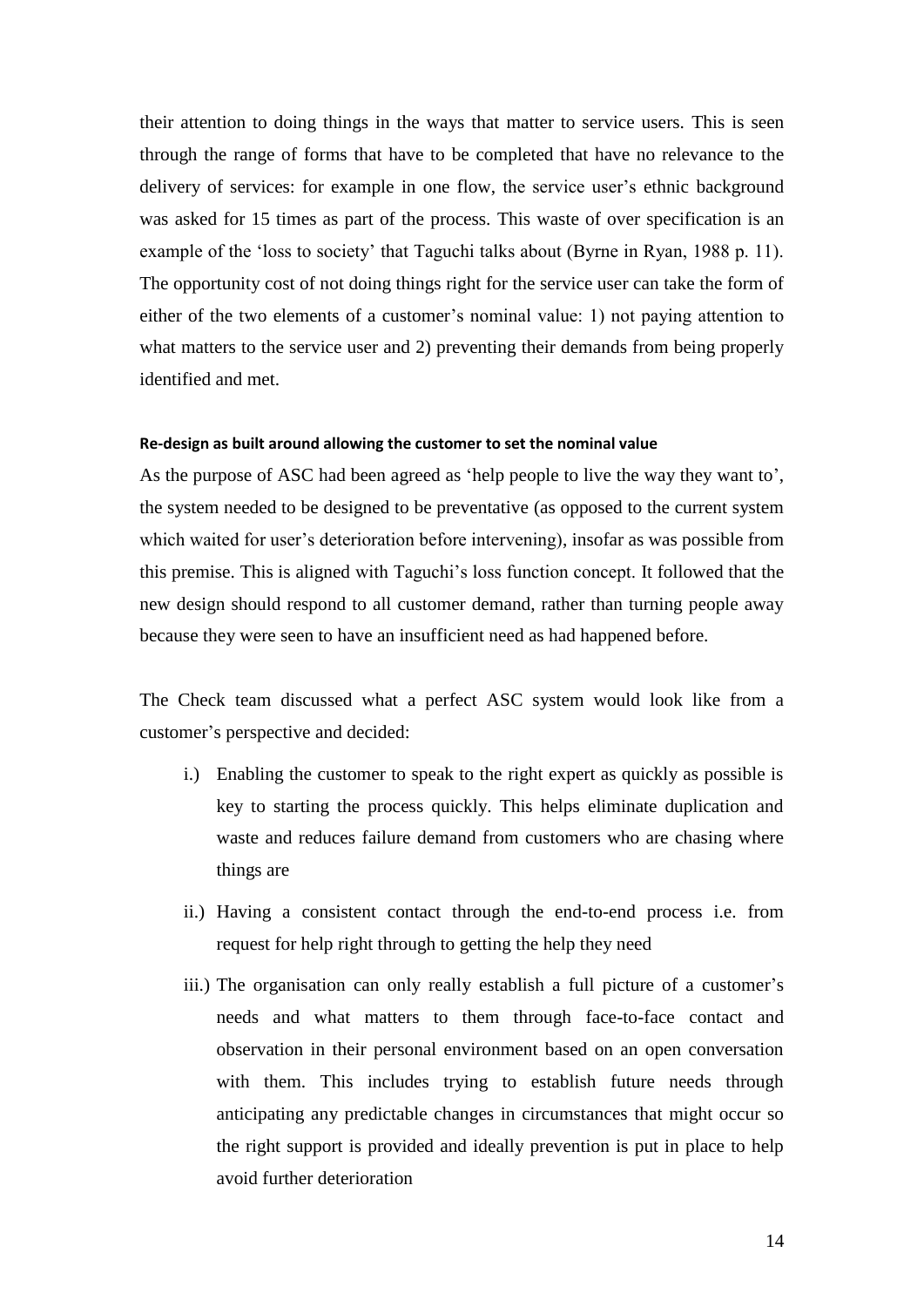- iv.) In order to meet many customers' needs, it is necessary to use expertise and knowledge from a range of people. The lead contact therefore needs to be able to 'pull' on any support they required as and when it was needed e.g. welfare benefits support
- v.) Frontline staff would be empowered and free to make professional decisions on how best to meet customer needs.

The principles decided upon for this redesign were chosen after discussion with all of the participants in 'Check', based on their knowledge of what they had seen for themselves in the system, and aimed at achieving the above description of perfect from the customer's point of view and ultimately to gain an understanding the service user's nominal value:

- 1. Build relationships with customers by listening to and clarifying what they want
- 2. Anticipate the user's needs (are there things that the social worker's professional expertise would suggest will be necessary for the user in the future)
- 3. Have access to the right person (right expertise) at the earliest opportunity and the same person throughout
- 4. Treat people as valued individuals
- 5. Record and measure (proportionately) only relevant information linked to purpose
- 6. Support and trust staff
- 7. 'Pull' expertise (meaning when you need expertise you don't have, ask and it will come to you and the customer: the case should not be passed on)
- 8. Continuously improve, don't be afraid to get it wrong
- 9. Deliver the right service at the right time
- 10. Be honest
- 11. Keep things confidential

These worker-derived principles to guide staff in their interactions with service users were in contrast to the conventional management-imposed policies and specifications. The application of these principles in the work meant that the focus on the whole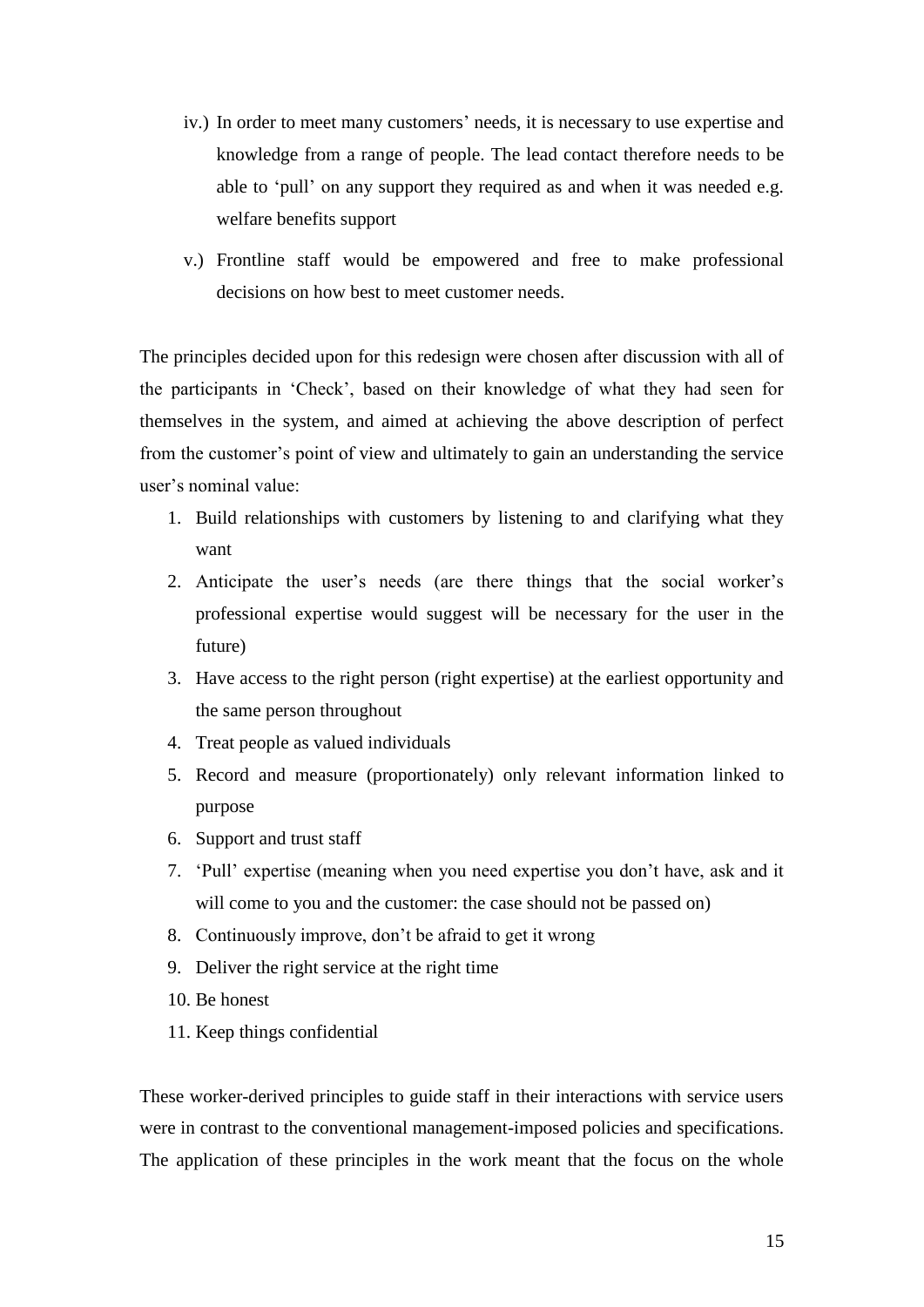person and their carers was integral to the new approach, with the result that the service became more person-centred. By freeing up the social workers'/occupational therapists' time, the workers were able to build a relationship based upon trust and understanding with the user. The service user and the expert together were encouraged to identify and provide innovative and creative outcomes to meet the user's need. In effect, these principles were a way of the workers operationalising Seddon's concept of the customer setting the nominal value. In the words of one interviewee: *"Before we were bound by putting the cheapest option in… That is the nice part about it* [the systems thinking redesign]*. Not being bound by the FACS criteria is good. You can make your own professional judgement, basically"*

The focus of the workers was on promoting choice and independence, developing solutions that often did not cost any more for the service. Everyone who approached the service was dealt with through the application of the above principles of working, which ensured that each individual could feel that they were being treated fairly and equitably. *The whole foundation of a systems thinking approach is to understand individual needs in order to do what the service user wants, hence different approaches to what superficially may appear to be the same problem (from a manager's perspective)*. The principles also encouraged workers to work with other health professionals in order to meet the individual needs of the service users and their families.

In order to experiment with new ways of working, the requirement to spend time on reporting performance was removed for the social workers, occupational therapists and other professionals to allow them to focus on these principles. In place of the performance data, the teams were able to establish measures within the work aimed at helping them and their organisation to continually improve, through identifying and removing the 'blockages' that hindered the ability of the professionals to achieve what mattered to the service users. These measures had been decided upon during the check process as leading the organisation towards the service user's nominal value, i.e. endto-end time and right-first-time.

### **Design of first contact in order to understand the customer's nominal value**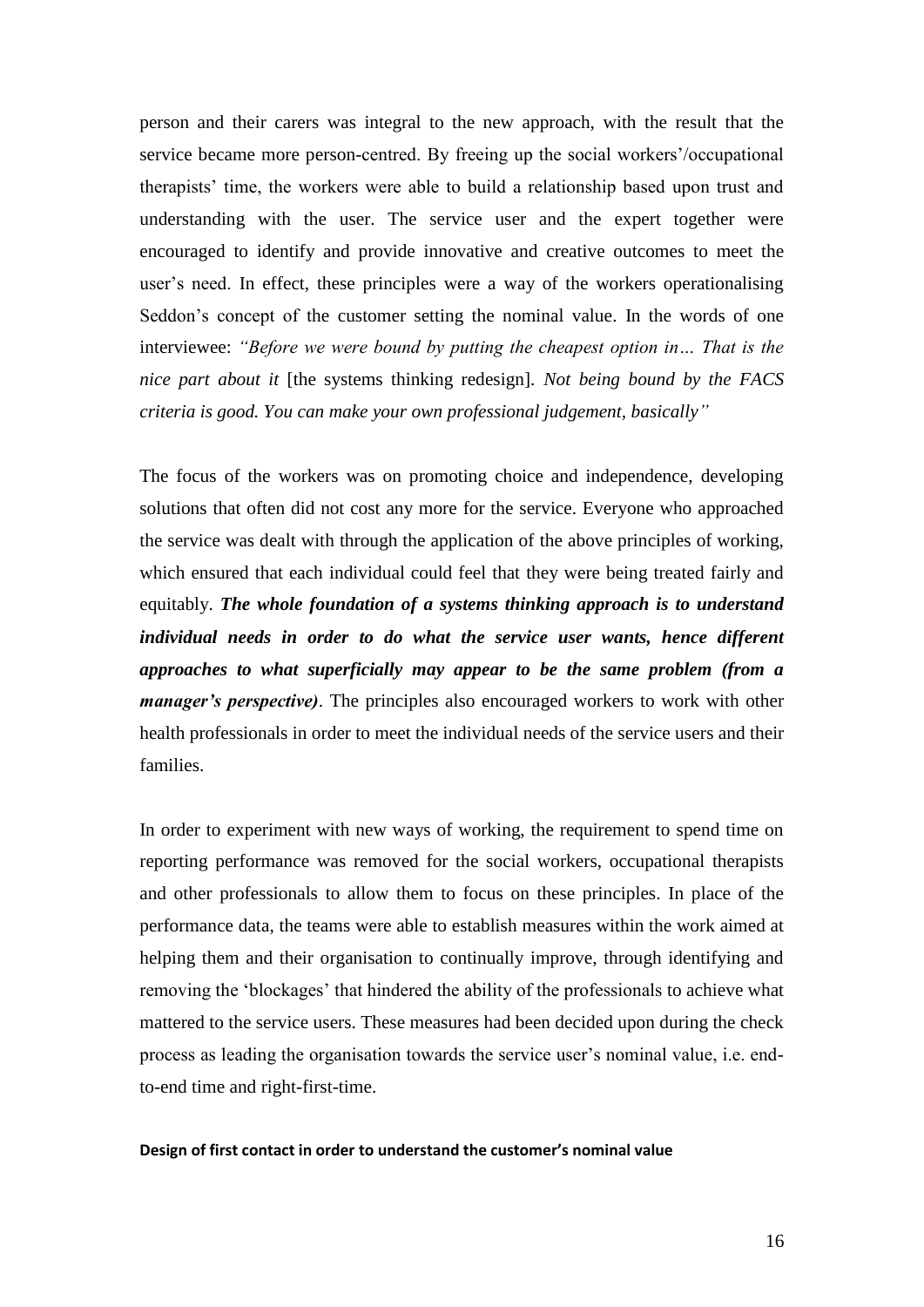Studying demand in the Check process had provided knowledge about the expertise that would be required to assess the high frequency, predictable demand. Staff were enabled to develop this expertise such that assessments could be made at the earliest point in the process via a face-to-face meeting. It was judged that this was the best way to gain a proper understanding of the customer's nominal value and to build the necessary relationship with the user. The new design was supported by only one assessment, provision and review form. This replaced the many forms in the old design, and the reviews of the services provided were determined according to what was appropriate for the user. The information collected was limited to only that which was needed for the provision of the service (which remained subject to refinement with care workers). This meant that the frontline worker was able to spend more time concentrating on understanding what mattered for the service user, identifying their nominal value. Bringing expert staff to the front of the process is often a key feature in a systems thinking redesign.

At the first point of contact, details were taken to establish if the person was already known to the organisation. If so, it was passed to the case worker and if not, the case was passed to the duty worker who would visit to make decisions about need and provision, 'pulling' in expertise from others as required; the case would not be passed over to anyone else. Provision (helping people to solve their problems) in some cases involved sign-posting and/or making creative use of partner organisations such as other local authority departments or voluntary agency/community resources. As one worker said: *"we've been able to take the case on at an early stage, and, working the case with the customer and their carers we've been able to pull in help where we've needed it."*

This practical, in-the-work design meant that there was a focus on the needs of the person as a whole. The approach required the experts (i.e. social workers) to be placed at the front face of the service. The use of one assessment, provision and review form meant that this was an efficient and flexible approach to the work, designed around the nominal value of the service user.

### **The results of the new system for the individual: Care**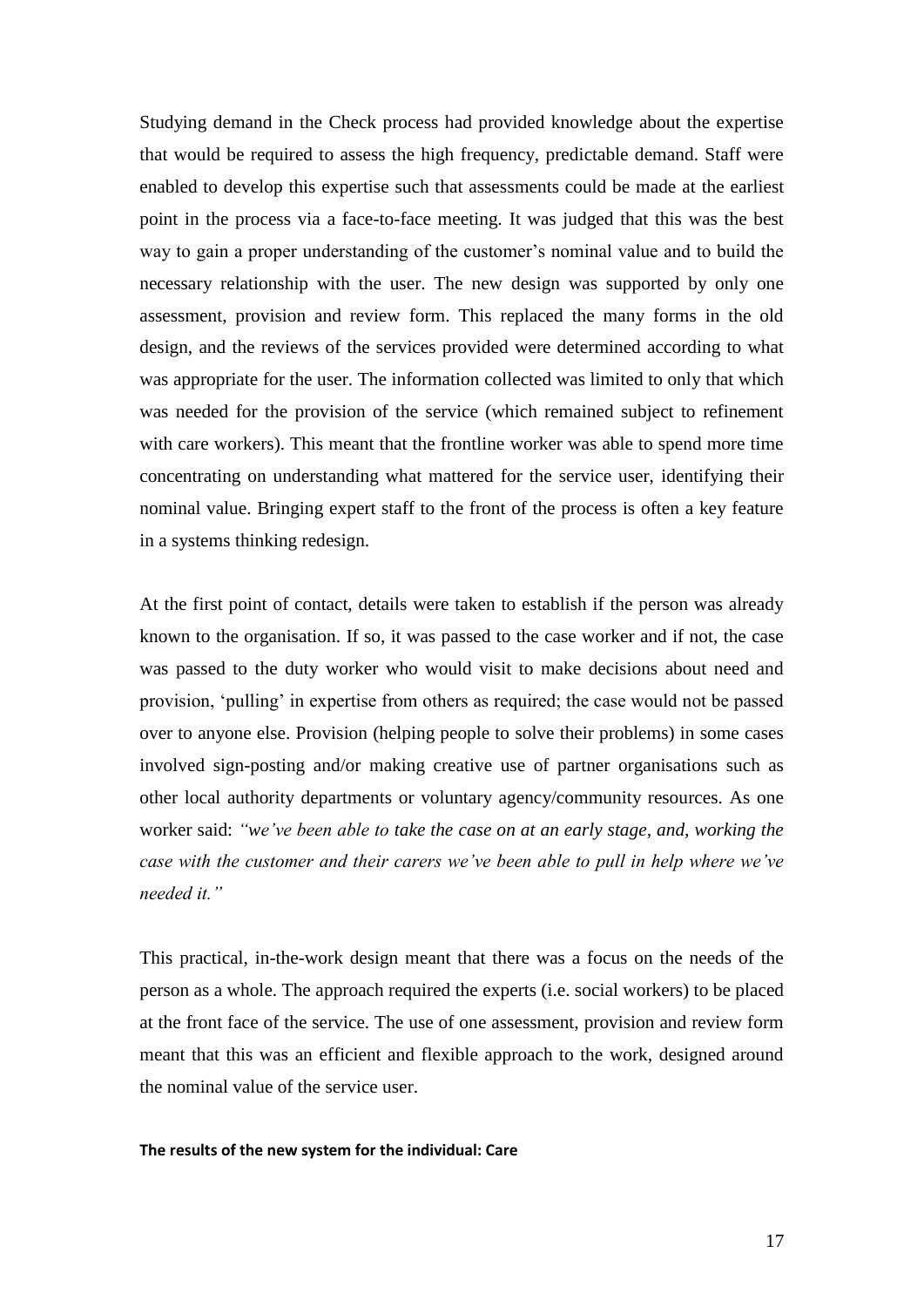The redesigned service was designed so as to be able to do what the service users wanted (meet the customer's nominal value). The purpose of the design was to provide the right support for people in order to maintain their independence, quality of life and quality of community relations. Experience of the new design had been enthusiastically welcomed by users, with many offering unsolicited praise for the service. Waiting lists for services had been virtually eliminated: the access team had previously had 150 cases on a 6-8 week waiting list to be allocated prior to the intervention, whilst in the redesign the expert was now closer to the service user and can pull any other expertise needed, meaning that they were now able to deal with cases faster.

Early evidence from the redesign sites suggested that low-cost, early provision was preventing later higher-cost provision, although this would have to be tracked over a longer period of time to be fully verified. Also, pulling support when it was required led to a fuller picture of the customer's needs and financial situation from the outset. All this helped to inform how best to respond to the nominal value of the customer. For example, being able to pull in assistance with user's welfare benefits (a different department) at the beginning of the process has meant that the user's benefits could be maximised. In some cases this meant that no additional funding was required from ASC to provide what was needed for the user.

### **Increased Capability**

The new design had resulted in the development of different measures which helped the people who did the work to continually improve and identify blockages in the system which were preventing them from delivering against the customer's nominal value. *The new customer driven measures were used to help the people doing the work learn, understand and improve within the service in their locality and not used as a means to compare and benchmark*. The key measure for the system was decided to be right-first-time. If a high right-first-time measure was to be achieved then the right thing would have been being done for the user and the work would be preventing people from having to 're-present', creating more demand on the system in the future. In the redesign experiment, where all internal and external factors that had been hindering the work had been suspended, the results collected from the redesign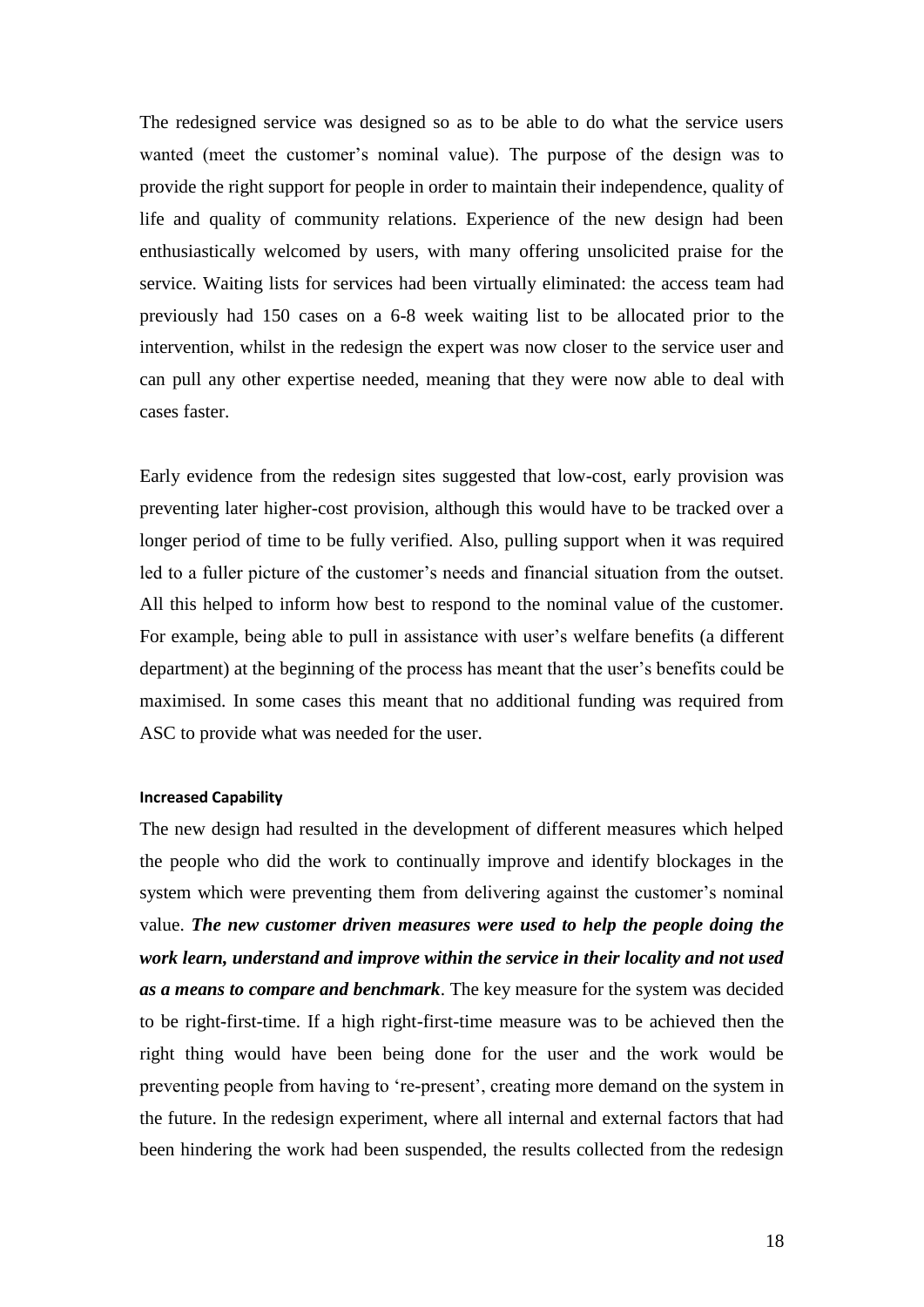showed 90% right-first-time. At the same time, the end-to-end time had fallen to an average of 36 days (down from 282 days).

An analysis of the table below shows the number of the individual service users who were supported that were either known or new to the system, and how many demands they placed on ASC department in each year. The table shows that the number of times service users are referred has reduced as a consequence of the new approach. In the redesign in this authority, the average number of referrals had shifted from 1.45 presentations of demand in 2007/08 to 1.22 in 2008/09. The frontline staff attributed these results to the new focus on taking time to build a relationship with clients and, by focusing on getting it right-first-time, this approach was preventing more service users from re-presenting.

| <b>Referrals</b> | 07/08 Service Users |            |                         | $%$ Off      | 08/09 Service Users |            |              | $%$ Off      | Grand        |
|------------------|---------------------|------------|-------------------------|--------------|---------------------|------------|--------------|--------------|--------------|
|                  | Known               | <b>New</b> | <b>Total</b>            | <b>Total</b> | Known               | <b>New</b> | <b>Total</b> | <b>Total</b> | <b>Total</b> |
| Review Only      | 390                 | $\theta$   | 390                     | 14.9         | 513                 | $\Omega$   | 513          | 17.3         | 903          |
| 1 Demand         | 566                 | 1,363      | 1,929                   | 65.0         | 867                 | 1,145      | 2,012        | 67.7         | 3,941        |
| 2 Demands        | 198                 | 300        | 498                     | 14.2         | 222                 | 144        | 366          | 12.3         | 864          |
| 3 Demands        | 78                  | 96         | 174                     | 4.0          | 51                  | 16         | 67           | 2.3          | 241          |
| 4 Demands        | 34                  | 25         | 59                      | 1.2          | $\overline{7}$      | 5          | 12           | 0.4          | 71           |
| 5 Demands        | 13                  | 13         | 26                      | 0.5          | $\overline{2}$      | 1          | 3            | 0.1          | 29           |
| 6 Demands        | 6                   | 7          | 13                      | 0.2          |                     |            |              |              | 13           |
| 7 Demands        | $\overline{2}$      | 1          | $\overline{\mathbf{3}}$ | 0.0          |                     |            |              |              | 3            |
| <b>Totals</b>    | 1,287               | 1,805      | 3,092                   |              | 1,662               | 1,311      | 2,973        |              | $6,065*$     |
| % of Total       | 41.6                | 58.4       |                         |              | 55.9                | 44.1       |              |              |              |

\* 1,095 Service Users appear in both years, which meant 4,970 individual service users were supported across the two years when they were combined.

### **Figure 3.6 The number of times a service user's demand would reappear in the system**

These results show evidence of the benefits to performance that can be achieved by concentrating a system on being able to deliver against the customer's nominal value right first time.

### **Comparative Costs of the New Design**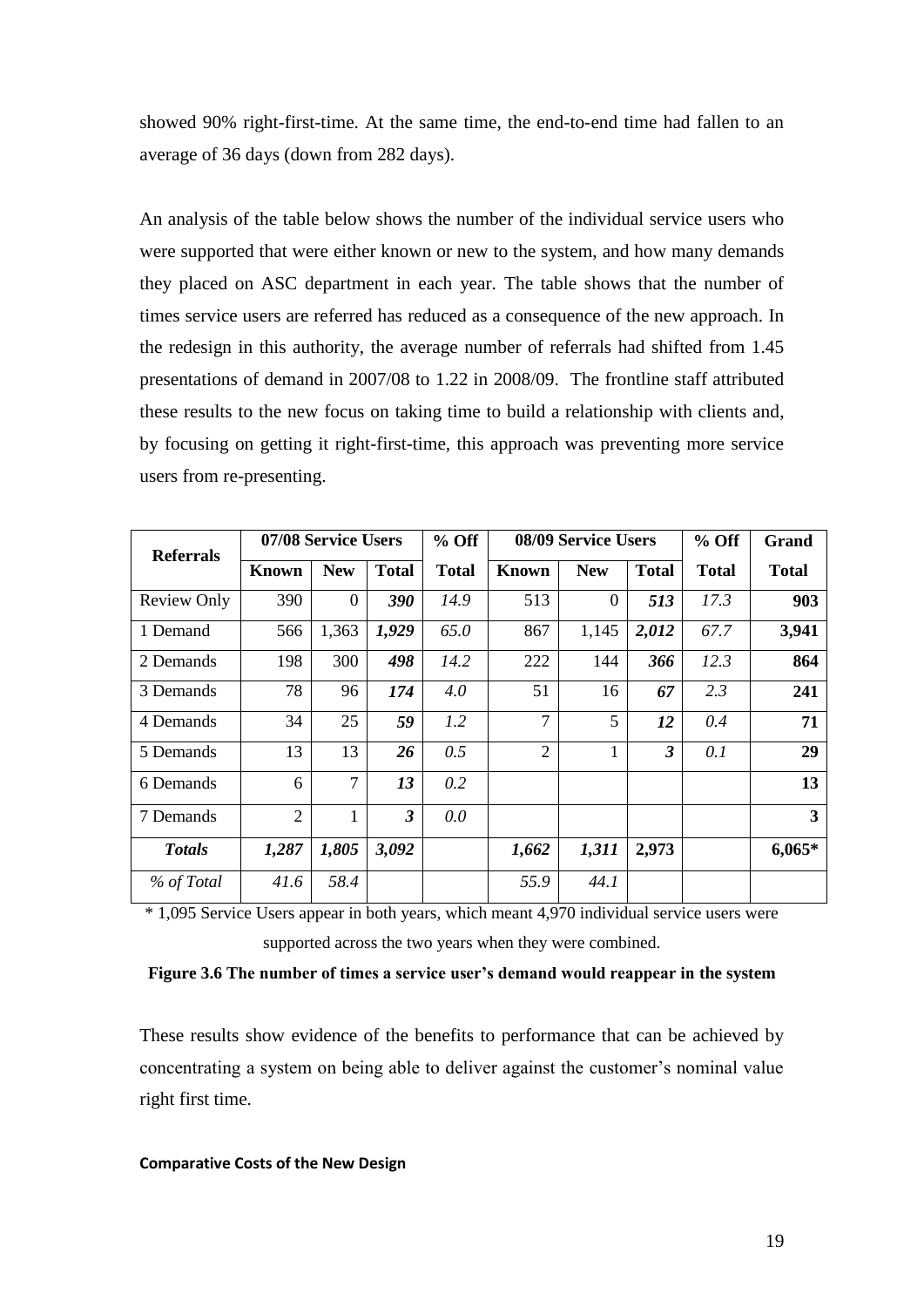The research hypothesis was that delivering to the customer's nominal value rightfirst-time would show a decrease in the organisation's costs, as one element of the reduction in the 'loss to society' as encompassed in Taguchi's Quality Loss Function.

The managers tried to compare the costs of provision in the old and new systems. In order to do this, they used a basic form of Activity-Based Costing (ABC) whereby notional costs were given for each activity undertaken on the service user's behalf, e.g. for a contact assessment, or for a multidisciplinary meeting. Ten cases were then chosen at random from the 'old' and 'new' systems. Each group of ten included a range of services (home care, domiciliary care, adaptations and equipment). Calculations of the costs were then generated through an estimation of the average time required for such an activity, then multiplying this by the mid-point of the salaries of the workers involved.

Administration activity costs from the 'old' system (of ten cases taken at random) were calculated from these figures:

- The end–to-end time average was 282 days
- The staff time per case was on average 39.1 hrs
- The staff costs averaged out at £923.00 per case
- With average mileage costs of  $£75.00$
- Overall, the gross administration costs were, on average, £998.00 per case

This is a limited data set but it indicates that the removal of FACS criteria does not mean that demand would automatically exceed supply. As mentioned above, many demands that were previously turned away using the FACS criteria came back to ASC at a later date. When this happened, the user was often in crisis and would cost both the care service and the health service much more than if the care professionals had taken the opportunity to spend the right time with the service user at an early stage, thus preventing future demands. This conforms to the expectations of Seddon's adaptation of Taguchi's Quality Loss Function to services.

*The average cost of the actual care services provided after generating the administration costs in the above ten cases was £105 per case. At its starkest, this*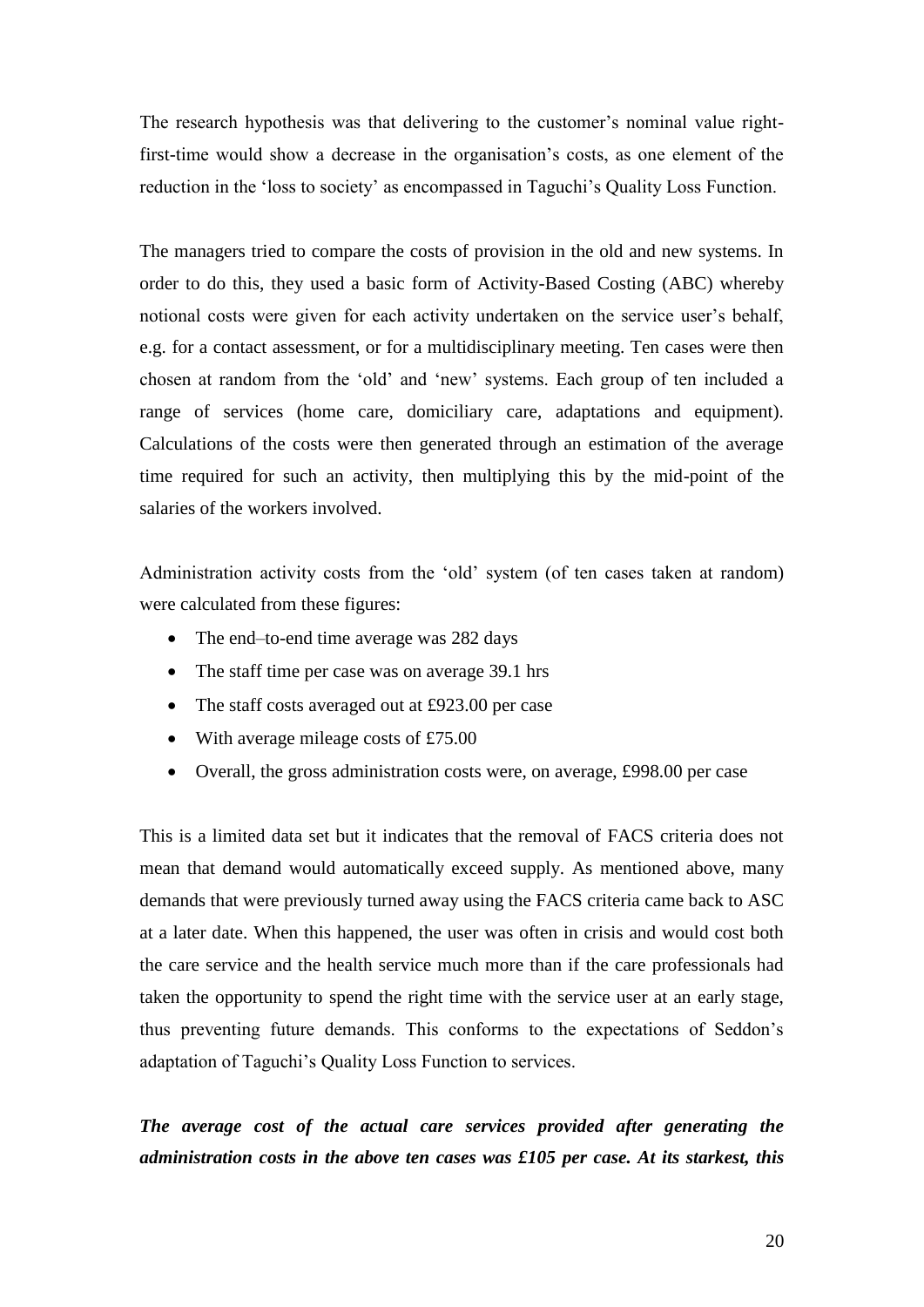*suggested that it was costing approximately £1,000 to provide a service that had an actual cost of £100. This may be a chance reflection of the cases, for often the costs of provision are high and thus would increase any measure of the average.* Nevertheless, it is possible to make a comparison of the administration costs between the old and new designs. Following the same method, the costs of administration of ten randomly selected cases in the new design were £134. This was a significant fall in costs, where the savings could now instead be converted back into a greater capacity within the system for providing ASC services.

In some cases, learning more about what the service user wanted actually saved the organisation money that they would otherwise have spent on adaptations. One interviewee described a case where an elderly lady had been originally prescribed a handrail to be put into her house. Ignoring the requirement to get the cheapest of three quotes from contractors, the worker invited one contractor he knew would be able to provide the service along to a meeting at the service user's house. By spending time with the contractor and the occupational therapist, the lady realised that all she actually wanted was a smaller grab-rail that would allow her up a particular step. As the interviewee said: *"Through looking at this carefully and building up a relationship with her, and understanding what she really wants, we were actually spending less money! Previously, the adaptation would have been done by filling in some bits of paper, and we'd have sent out a contractor to put in a handrail."<sup>2</sup>*

The evaluation of the costs of provision in the new design would require a more detailed study of the data over time to make any firm conclusions. However, these early findings suggest that the assumptions in the new design that early provision will prevent or delay later more costly provision are correct. As a corollary, users are expected to maintain their independence for longer. It is also recognised that helping people to live the way they want to is often best achieved through relationships in the

<sup>&</sup>lt;sup>2</sup> Additionally, the interviewee was able to discern that the service user was very concerned about showing to the outside world that she had a disability, having been burgled soon after her husband's death. If a handrail had been installed as the original demand required, then it was clear the lady would have felt a great deal of mental discomfort and worry from this new, conspicuous adaptation having been installed into her house unnecessarily. This mental discomfort would have been another example of 'loss to society' caused by not addressing the actual nominal value of the customer.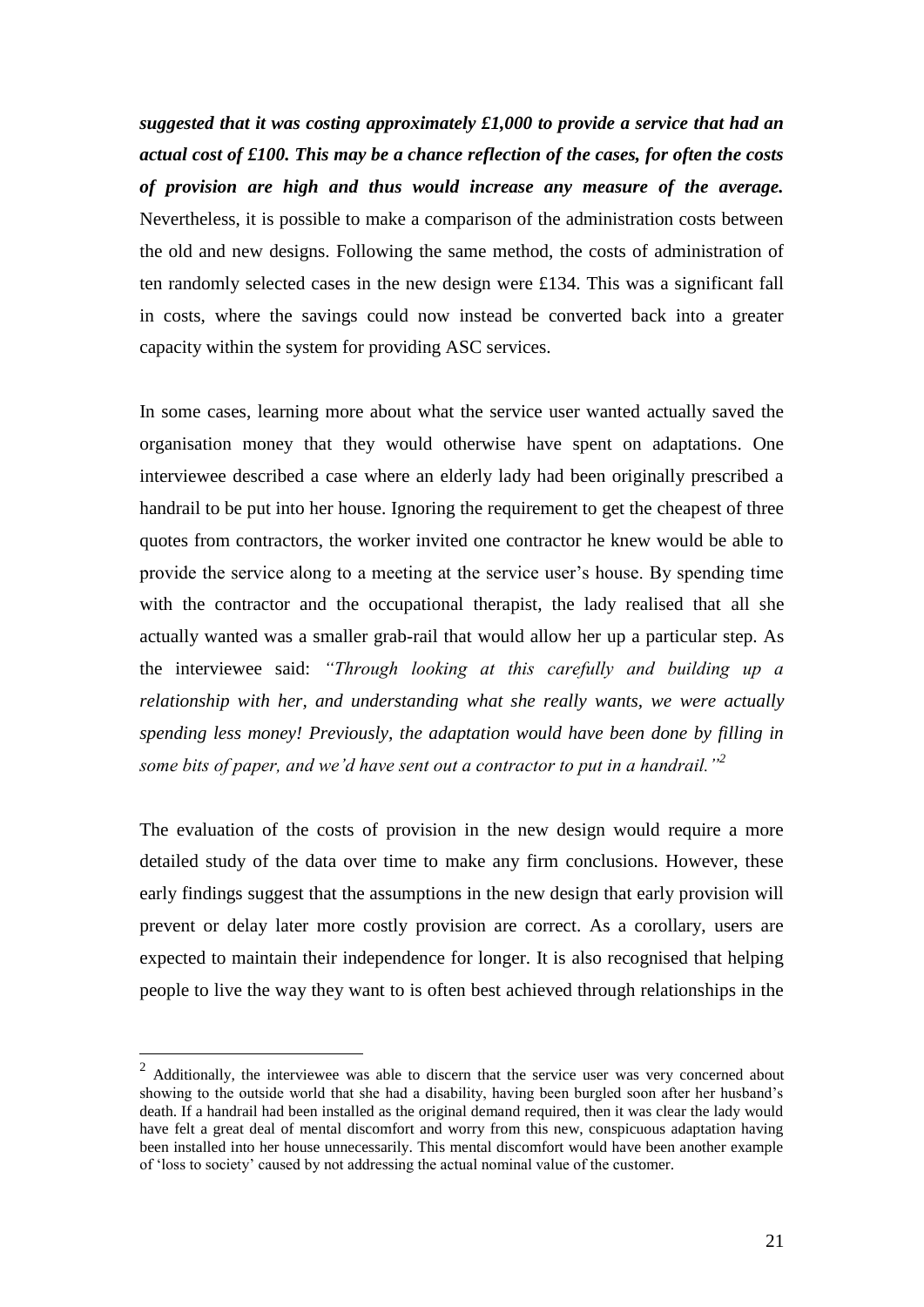community or other sources of provision and would not always incur a cost for the local authority.

# **Other benefits of the redesigned system**

Providing ASC right-first-time has the effect of preventing people in need 'representing' as another more complex demand in the future; it also prevents other types of failure demand (such as people calling into the system to say 'where is my Meals on Wheels?' or 'I'm just checking that ...') . In some sites where they have had opportunity to experiment fully with a different design in this authority, the failure demand was measured at below 10%, down from 74% as had been found in Check.

The redesign identifies the value work (assess and provide) and builds roles that do that. Achieving assessments in days and provision in weeks (rather than months or years) released resources, which increased the capacity of the system to do more.

The new design emphasised for managers what competences were required in the new roles and thus was more efficient in terms of training and development. It was anticipated by the managers that working in this less stressful and more motivating environment would lead to less staff turnover and hence less training costs. Reflecting this, one interviewee commented on how much more motivated they were, compared to working in the old system: *"You get a buzz out of being able to say to somebody 'you need a piece of kit, let's deliver it to you', knowing fine well that traditionally they would have never got that piece of kit."*

As ASC is a complex, human system, waste was being created through not dealing with user needs properly when they first presented. As a result, needs became more complex and demands on the system were being amplified (one original demand became many unresolved demands). This suggested that the greatest opportunity for intervention would be at the point of first contact: the redesign confirmed this. This also has an impact on the experience of the system by the user, allowing them to perhaps slow or halt the rate of decline in many users' health conditions. This is perhaps an example of the 'unknown and unknowable' consequences of bad management actions that Deming alluded to (Deming, 1982 p. 121).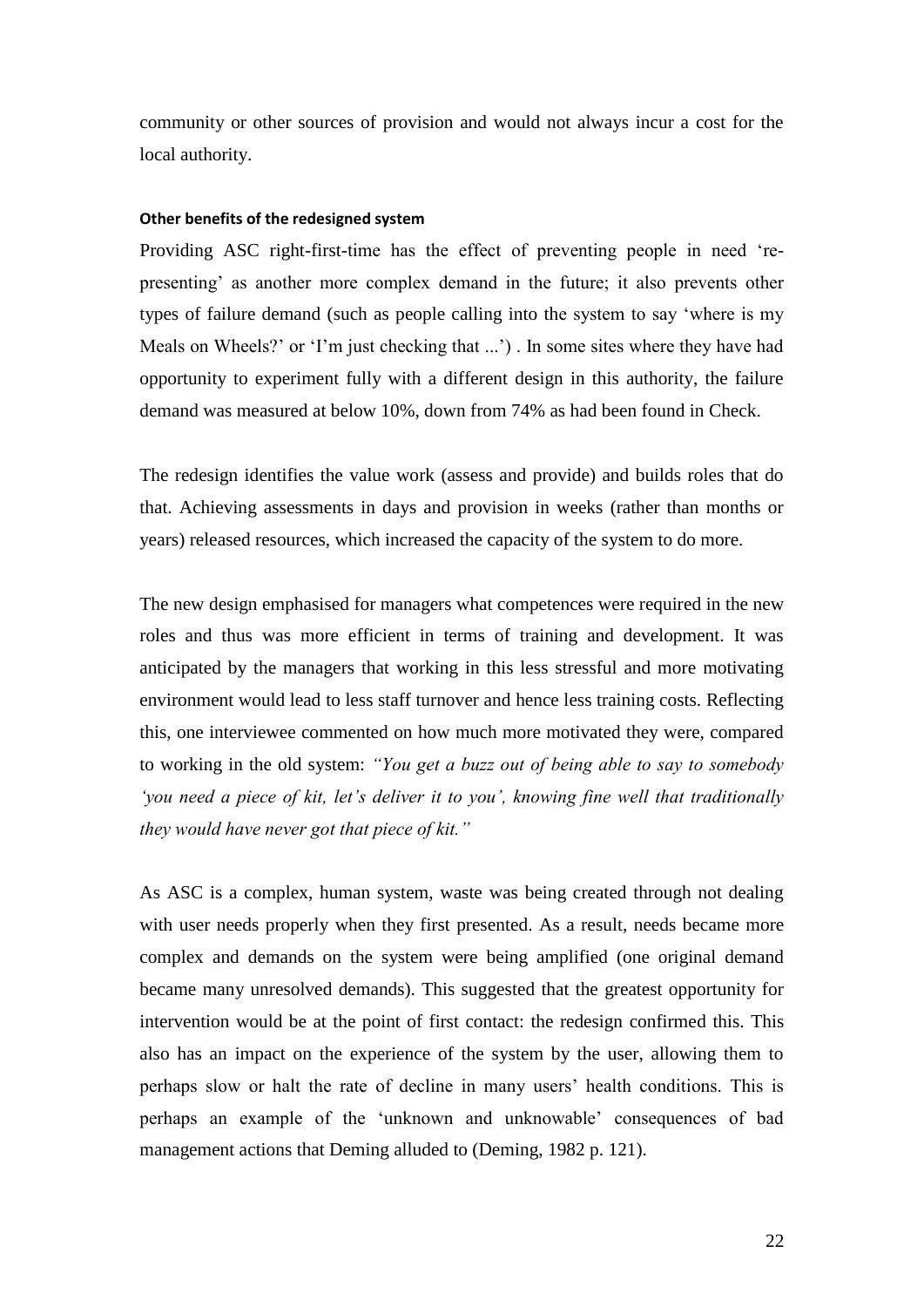These all show the additional 'soft' benefits that could be gained from designing a system which is better able to deal with the customer's nominal value.

# **Levels of demand**

The study of demand in this case study has meant it was possible to measure the number of people receiving services. In fact, demand was found to be stable at 25,000 people (only showing common-cause variation). The chart below shows the number of referrals per month made to the ASC department over 2007/08 and 2008/09. In fact, in August 2008 when the changes were made to the new way of working, a perceptible drop was observed in overall demand (see chart below).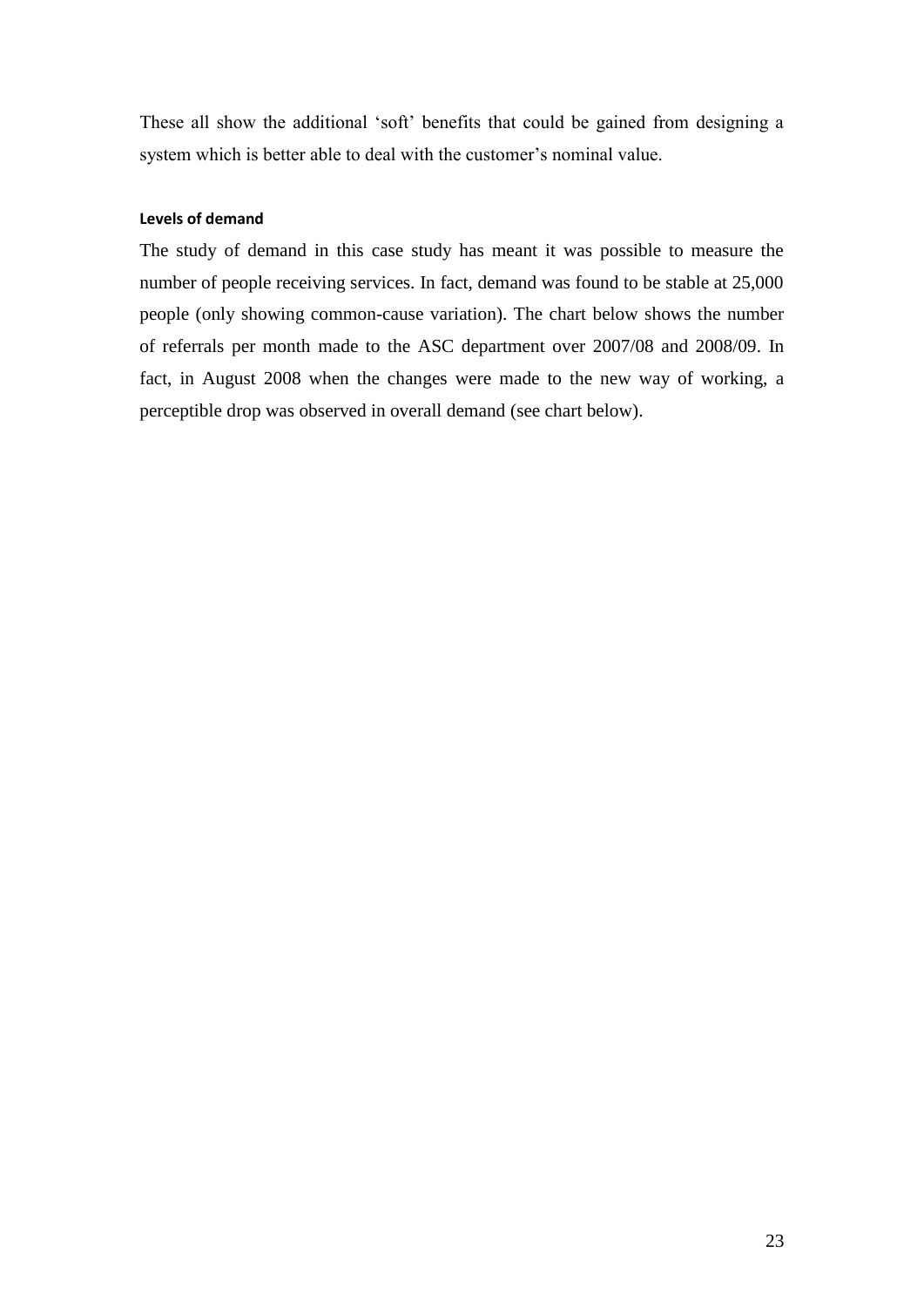

**Figure 3.7 Statistical Process Chart showing demand over time**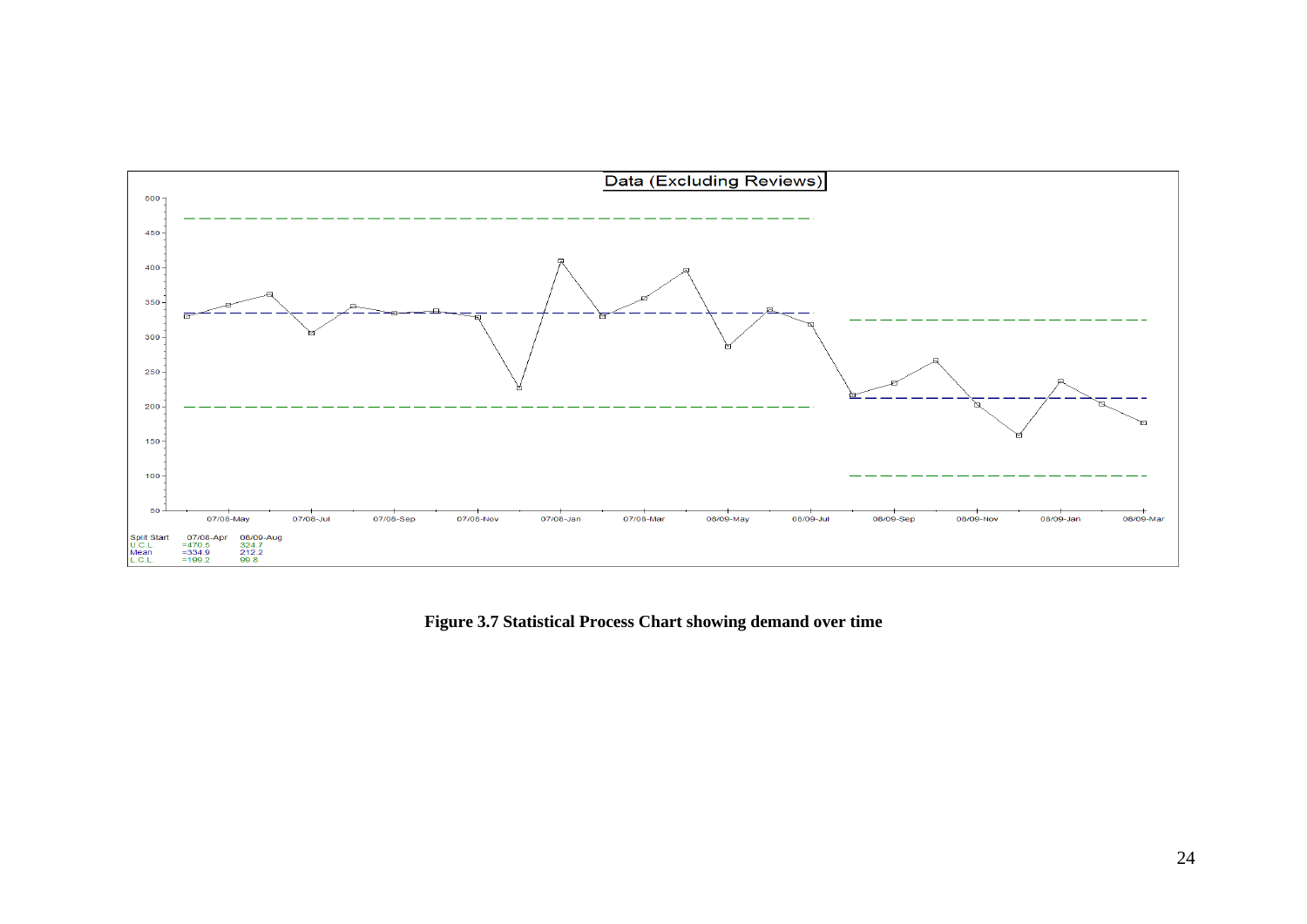An associated concern was that removing FACS would lead to a spike in demand. However, the experience gained from experimenting in this authority is that this did not happen. New 'low' and 'moderate' demands were seen to amount to only 7 percent of all demand. Solving peoples' problems in these instances was not costly.

### **Conclusion**

It is noteworthy that, by focussing on the customer's nominal value and effectiveness (better service and an improved service user experience) systems thinking was able to deliver substantial efficiency improvements as a second order result. This is the same continuous improvement experience as witnessed in the Toyota Production System (Ohno 1988, Womack, Jones and Roos 2007). By eradicating the requirement for 'feeding the performance machine at all costs' from this system, there was less of what Taguchi would call the 'loss to society' from not having delivered to the customer's nominal value. Such elements of the 'loss to society' included the costs to the authority (and the taxpayer), the harm done to the independence and well-being of the service user, the concern of the user's carers and family, the damage to the morale of the staff involved. By focussing on effectiveness (doing the right thing for the customer) and focussing on perfecting the way that the service worked from the customer's perspective, this organisation was able to show greater efficiency.

It was the contention of the staff in this local authority that the use of systems thinking allowed for the government's personalisation principles and policy objectives to be met without the need for the rationing and screening out of services as was previously happening as a result of the FACS criteria. Some of the results included:

- A fall in end-to-end waiting times from an average of 282 days to only 36 days
- A reduction in administrative costs of approximately 85% per case from on average £998 to £134 per case (from a sample of 10 similar cases, comparing figures from before and after the redesign of the work)
- 90% of cases being dealt with right-first-time, compared to a previous figure of 52%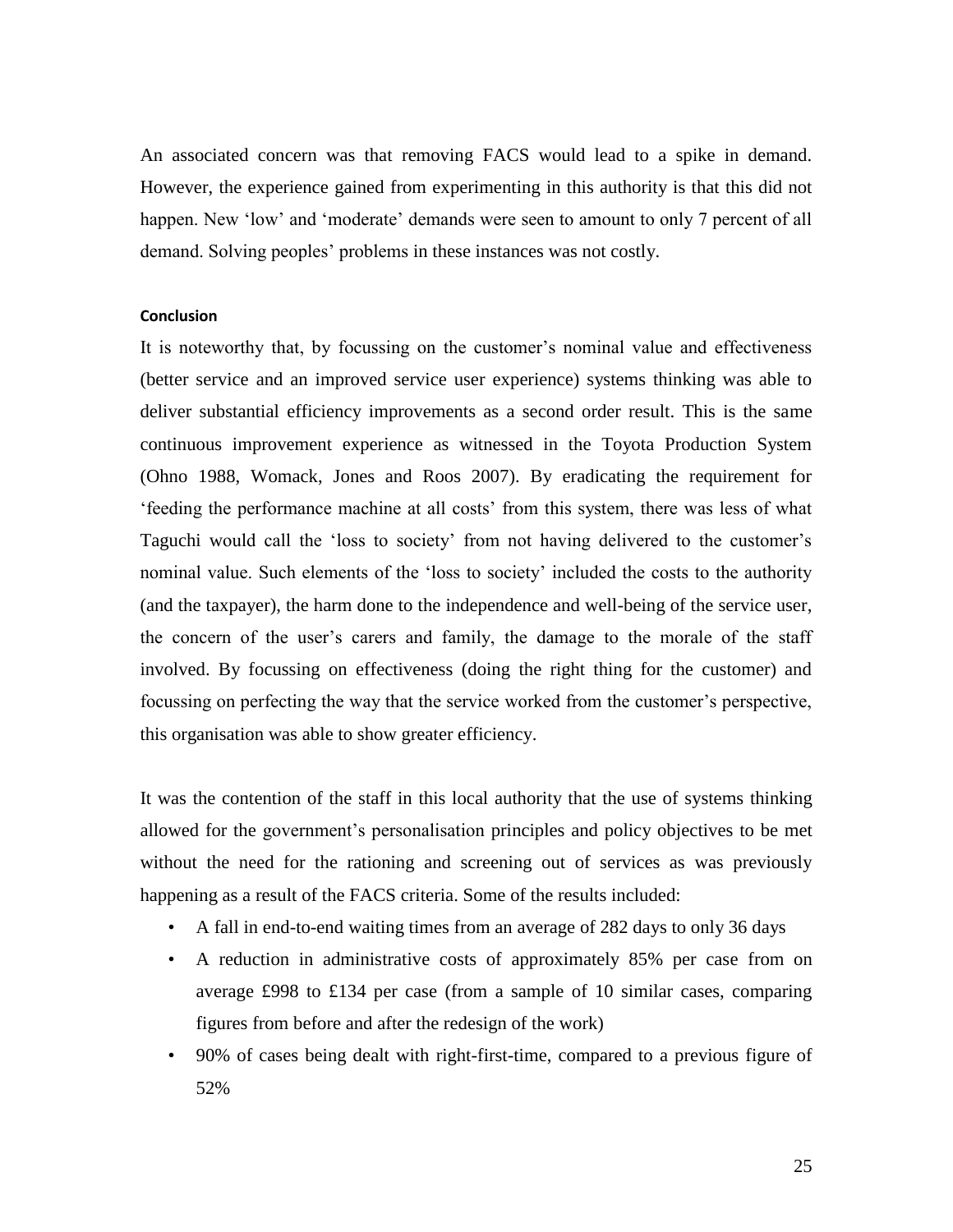It was also found that government policy of rationing access to care was actually amplifying demand on the service: by making it harder to qualify for care, people's health would deteriorate and the person would 're-present' to the system, meaning that their conditions would often be more costly to treat. After an initial analysis of the data, the numbers of people 're-presenting' in this way was suggested to represent 80% of demands on the system. This discovery flies in the face of the cost-control justification for the rationing that was previously taking place in the system.

Through experimenting with the design and management of their work, the authority had been able to remove the requirements to (in the words of the Check team) 'feed the performance machine at all costs' which dominated the way that they used to approach their work. As part of their studies, the authority had discovered that it was the requirement to comply with the specifications promulgated by regulatory bodies and inspection regimes which were the causes of many of their costs and which were behind subsequent poor service to the end service user. As a result, the authority concluded that these specifications (such as the FACS eligibility criteria) should be discarded and further experimentation be allowed in order to demonstrate what results can be achieved in their absence, instead using measures set only from the users' perspective.

The following table provides a summary of the benefits realised in this case study. These results show that systems thinking can be profitably applied to an ASC department. The benefits of discovering the nominal value of the customer and then designing a system flexible enough to deliver against it right-first-time were shown in the results achieved. In fact, in this system, as many of the vulnerable service users were unable to articulate their real needs, the skills of the professional and their carers were required to ascertain exactly what mattered and the precise nature of the demand from the customer. The FACS criteria and the other management requirements for rationing of resources were the main specifications that were preventing the frontline worker from being responsive to the varied needs of the users. Taguchi's Quality Loss Function and the concept of nominal value have therefore been demonstrated to have great relevance to this ASC service.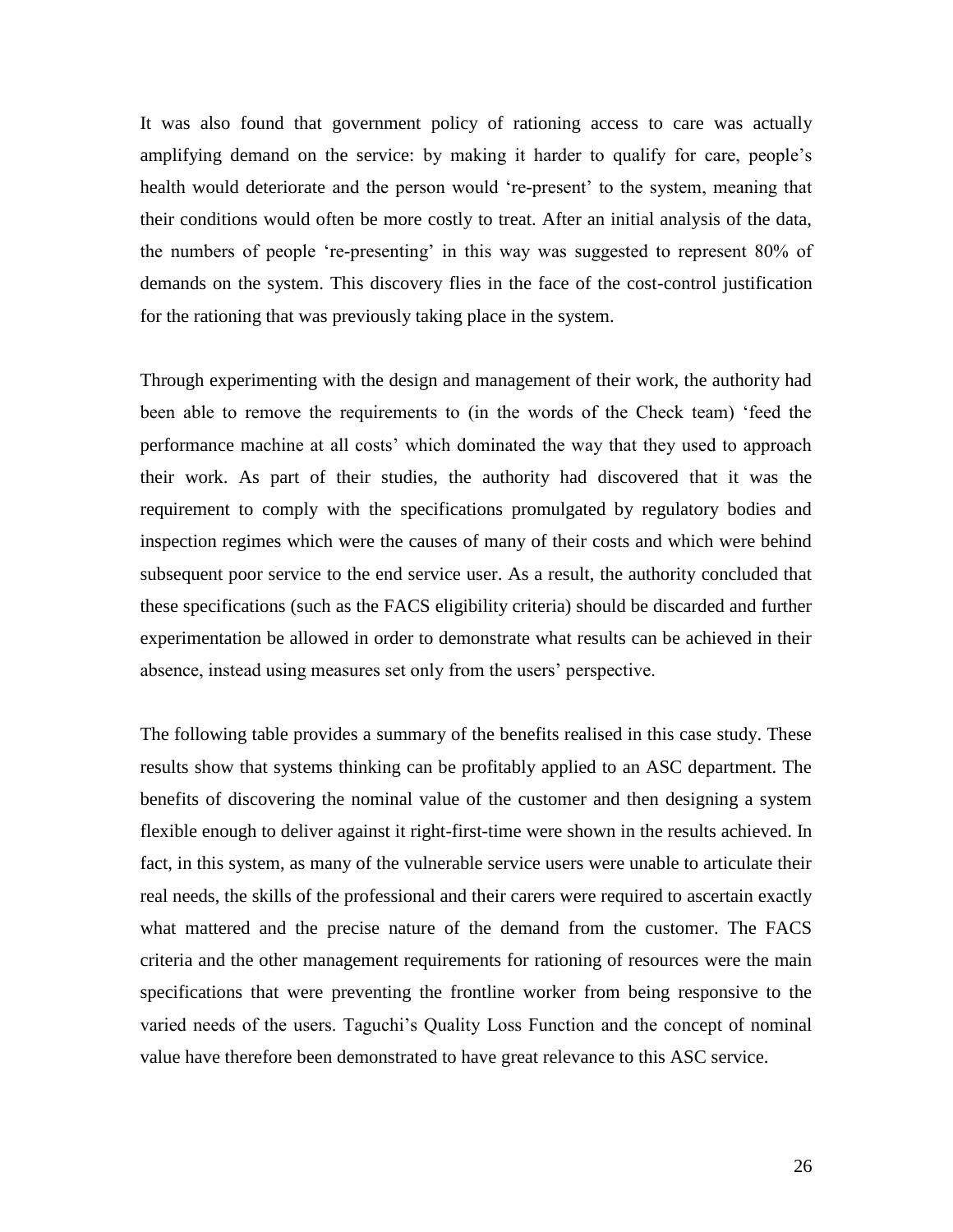| <b>Adult Social Care</b>   | <b>Old System</b> | Redesigned<br><b>System</b> | Improvement |  |
|----------------------------|-------------------|-----------------------------|-------------|--|
| End to end time            | 282               | 36                          | 87%         |  |
| <b>Failure demand</b>      | <b>74%</b>        | 10%                         | -           |  |
| <b>Administrative cost</b> | £998              | £134                        | 87%         |  |
| <b>Right First Time</b>    | 52%               | 90%                         |             |  |

#### **Table 3.2 Summary of the benefits of the systems thinking intervention**

### **References**

Ashby, W.R. 1956 'An Introduction to Cybernetics'. Methuen, London.

Ashby W.R. 1958 'Requisite variety and its implications for the control of complex systems', Cybernetica 1:2, p. 83-99

Cabinet Office 2005 'Transformational Government – Enabled by Technology'

Chapman J 2002 'System Failure' Demos: London

Checkland P 1981 "Systems Thinking Systems Practice" Wiley and Sons: Chichester

Commission for Social Care Inspection 2008 "Cutting the Cake Fairly: CSCI review of eligibility criteria for social care"

Davis and Manrodt 1996 'Customer Responsive Management' Wiley Blackwell: London

Deming W E 1982 'Out of the Crisis' MIT Press: Massachusetts

Deming W E 1994 "The New Economics: For Industry, Government, Education" MIT Press: **Massachusetts** 

Department of Health 1998 'Modernising Social Services'

Department of Health 2002 'Local Authority Circular 13: Fair Access to Care Services'

The Guardian 19/11/08 "Drop the Deadline"

Hauser JR and Clausing D 1988 'The House of Quality' Harvard Business Review May-June

HM Govt 2008 "The Case for Change – why England needs an new care and support system" Dept of Health Publications

Jackson, M 2000 'Systems Approaches to Management' Kluwer/Plenum, New York

Jackson, M 2003 'Systems Thinking: Creative Holism for Managers' Wiley and Sons: Chichester

Jackson, M, Johnston, N and Seddon, J 2007 'Evaluating Systems Thinking in Housing' Journal of the Operational Research Society no 59, 186–197